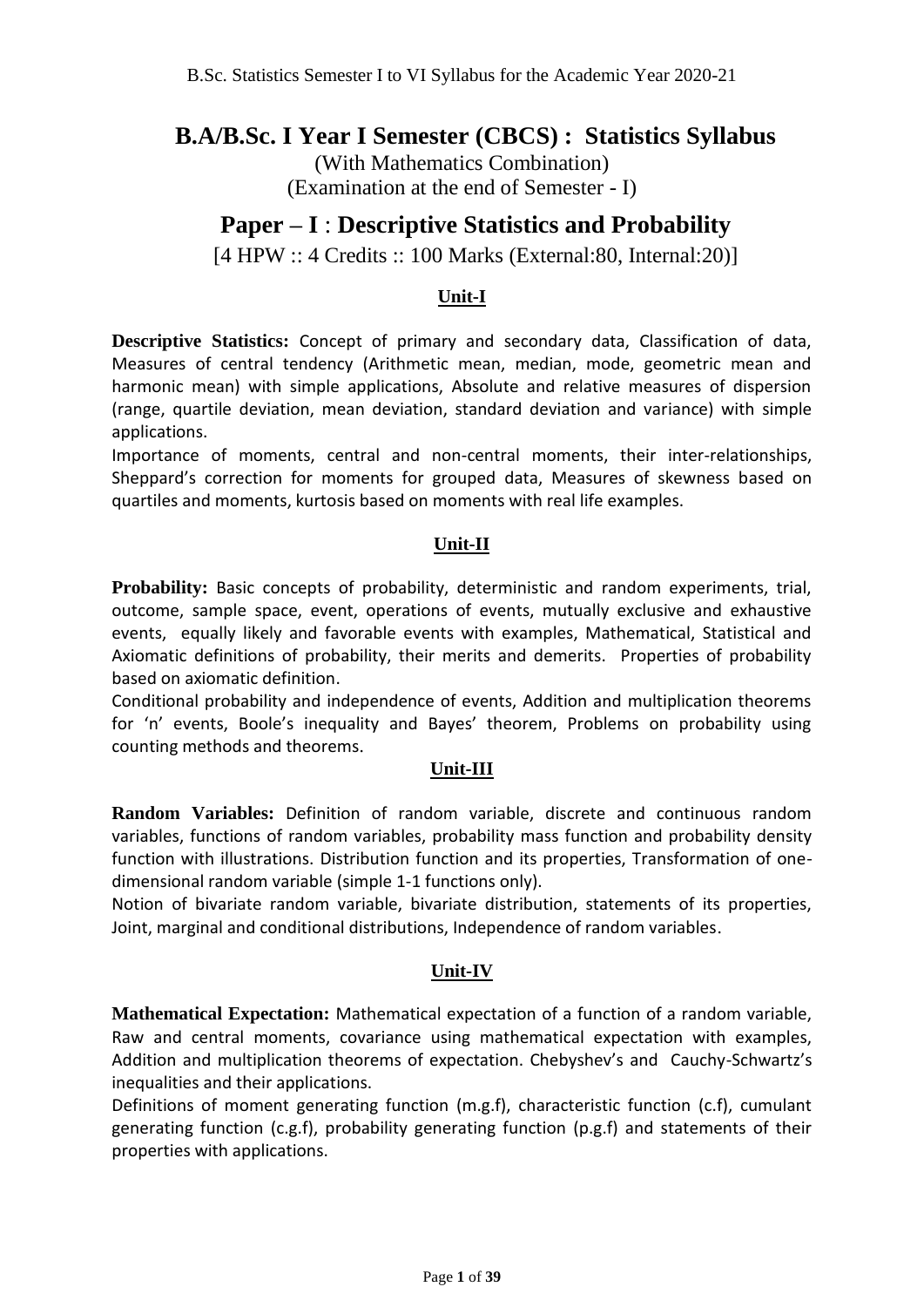#### **Reference books:**

- 1. **Fundamentals of Statistics, (Vol-I)** Goon A M, Gupta M K, Das Gupta B, The World Press (Pvt) Ltd., Kolkata.
- 2. **Fundamentals of Mathematical Statistics** V. K. Kapoor and S. C. Gupta, Sultan Chand & Sons, New Delhi.

#### **Additional References:**

- 1. Sanjay Arora and Bansilal: New Mathematical Statistics, Satya Prakashan , New Delhi.
- 2. William Feller: Introduction to Probability theory and its applications, (Vol-I), Wiley.
- 3. M. Jagan Mohan Rao and Papa Rao: A Text book of Statistics (Paper-I).
- 4. Hogg, Tanis, Rao: Probability and Statistical Inference, (  $7<sup>th</sup>$  edition), Pearson.
- 5. K.V.S. Sarma: Statistics Made Simple: Do it yourself on PC, PHI.
- 6. Gerald Keller: Applied Statistics with Microsoft Excel, Duxbury, Thomson Learning.
- 7. Levine, Stephen, Krehbiel, Berenson: Statistics for Managers using Microsoft Excel (4<sup>th</sup> edition), Pearson Publication.

\*\*\*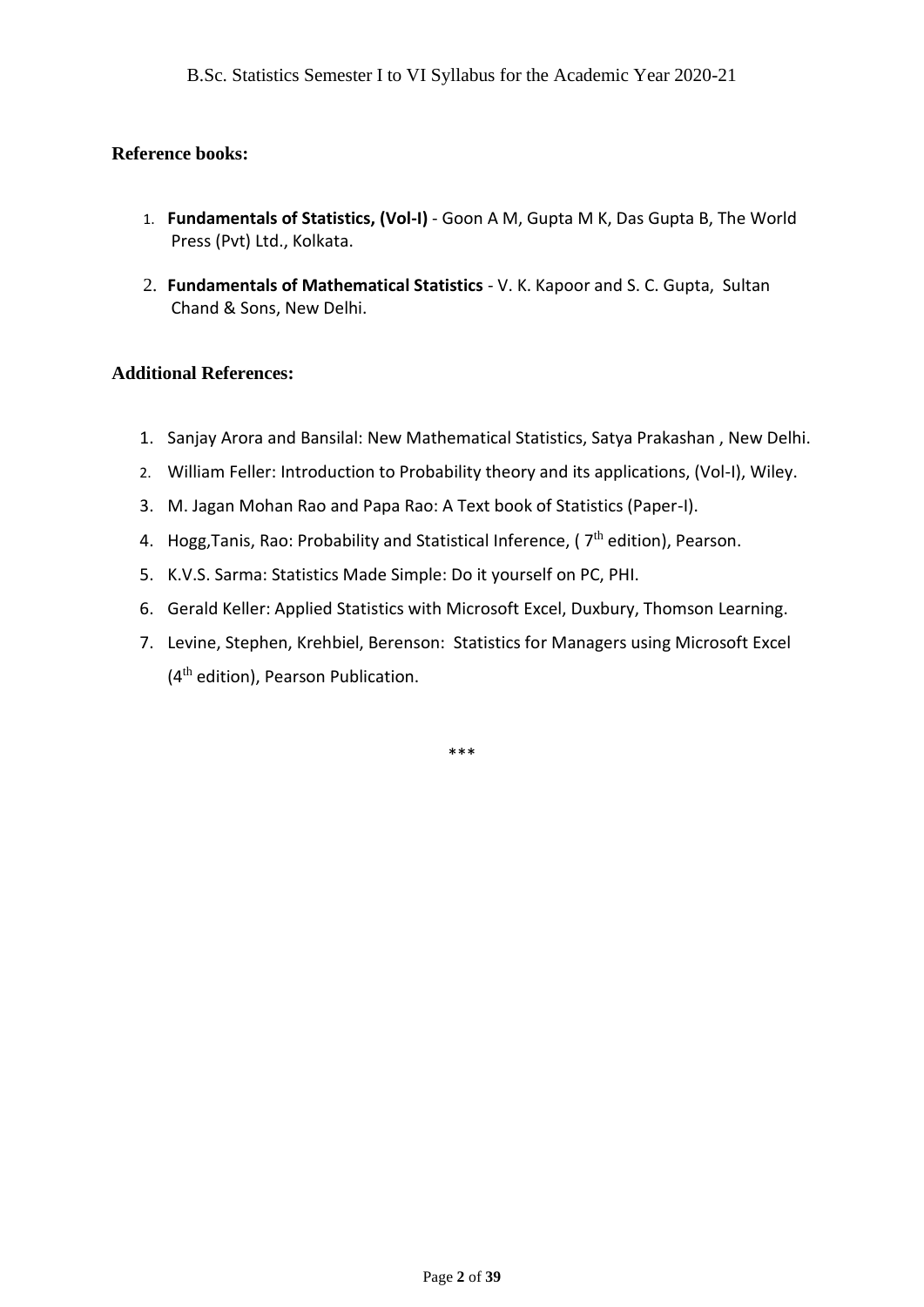## **B.A/B.Sc. I Year I Semester (CBCS) : Statistics Syllabus**

(With Mathematics Combination) (Examination at the end of Semester - I)

## *Practical-1 :* **Descriptive Statistics and Probability**

[3 HPW :: 1 Credit :: 50 Marks]

## **Part - 1 (Using Calculator)**

- 1. Graphical presentation of data (Histogram, frequency polygon, Ogives) and its interpretation.
- 2. Diagrammatic presentation of data (Bar and Pie).
- 3. Computation of central tendency and dispersion measures for ungrouped and grouped data.
- 4. Computation of non-central and central moments Sheppard's corrections for grouped data.
- 5. Computation of coefficients of Skewness Karl Pearson's, Bowley's,  $β<sub>1</sub>$  and Kurtosis  $-$  β<sub>2</sub> and their interpretation.

## **Part - 2 (Using MS-Excel)**

- 1. **Basics of Excel** Data entry, editing and saving, establishing and copying formulae, Built in Functions - copy and paste, Find and Replace, Sorting.
- 2. **Basics of Excel** Built in Functions Filtering, Conditional formatting and creating Hyperlinks, Exporting to MS word document
- 3. Computation of descriptive Statistics using Pivote table Univariate.
- 4. Data visualization through diagrams.
- 5. Computation of central tendency and dispersion measures, Coefficient of Variation for ungrouped and grouped data.
- 6. Computation of Coefficients of Skewness, Kurtosis using MS-Excel and interpretation.

**Note : Training shall be on establishing formulae in Excel cells and deriving the results. The Excel output shall be exported to MSWord for writing inferences.**

\*\*\*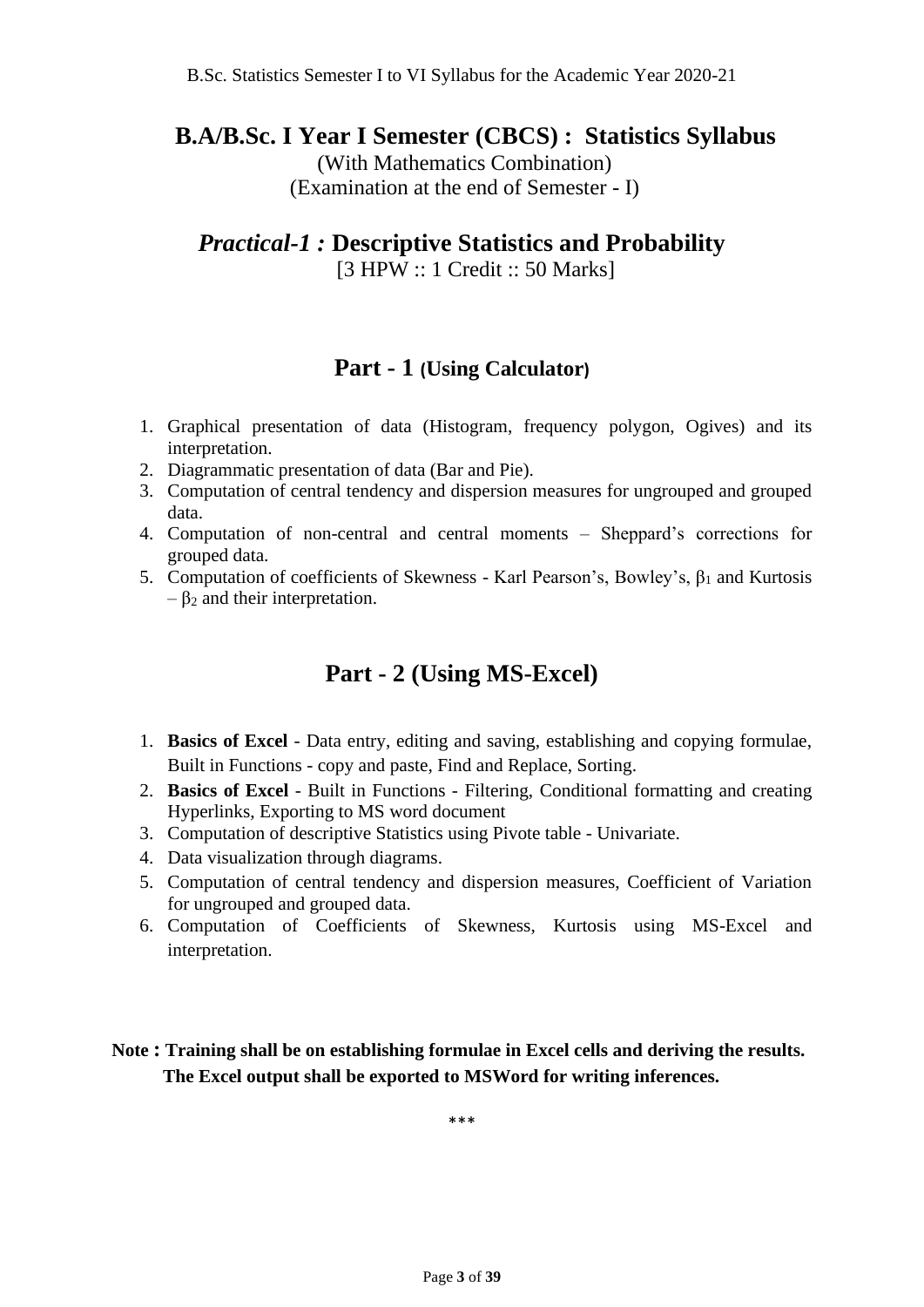## **B.A/B.Sc. I Year II Semester (CBCS) : Statistics Syllabus**

(With Mathematics Combination) (Examination at the end of Semester - II)

## **Paper – II : Probability Distributions [4 HPW :: 4 Credits :: 100 Marks (External:80, Internal:20)]**

### **Unit-I**

**Discrete distributions – I** : Uniform and Bernoulli distributions : definitions, mean, variance and simple examples. Definition and derivation of probability mass functions of Binomial distribution, Poisson distribution, properties of these distributions: median, mode, m.g.f, c.g.f., p.g.f., c.f., and moments upto fourth order, reproductive property (wherever exists) and their real life applications. Poisson approximation to Binomial distribution.

#### **Unit-II**

**Discrete distributions – II**: Negative binomial, Geometric distributions: Definitions and real life applications, properties of these distributions: m.g.f, c.g.f., p.g.f., c.f. and moments upto fourth order, reproductive property (wherever exists), lack of memory property for Geometric distribution. Poisson approximation to Negative binomial distribution.

Hyper-geometric distribution: definition, real life applications, derivation of probability function, mean, variance. Binomial approximation to Hyper-geometric distribution.

#### **Unit-III**

**Continuous distributions – I** : Normal distributions – definition, properties such as m.g.f., c.g.f., c.f. and moments up to fourth order, reproductive property, wherever exists and their real life applications. Normal distribution as a limiting case of Binomial and Poisson distributions.

#### **Unit-IV**

**Continuous distributions – II** : Rectangular**,** Exponential, Gamma distributions - definition, properties: m.g.f., c.g.f., c.f. and moments up to fourth order, reproductive property (wherever exists) and their real life applications. Beta distribution of two kinds: Definitions, mean and variance.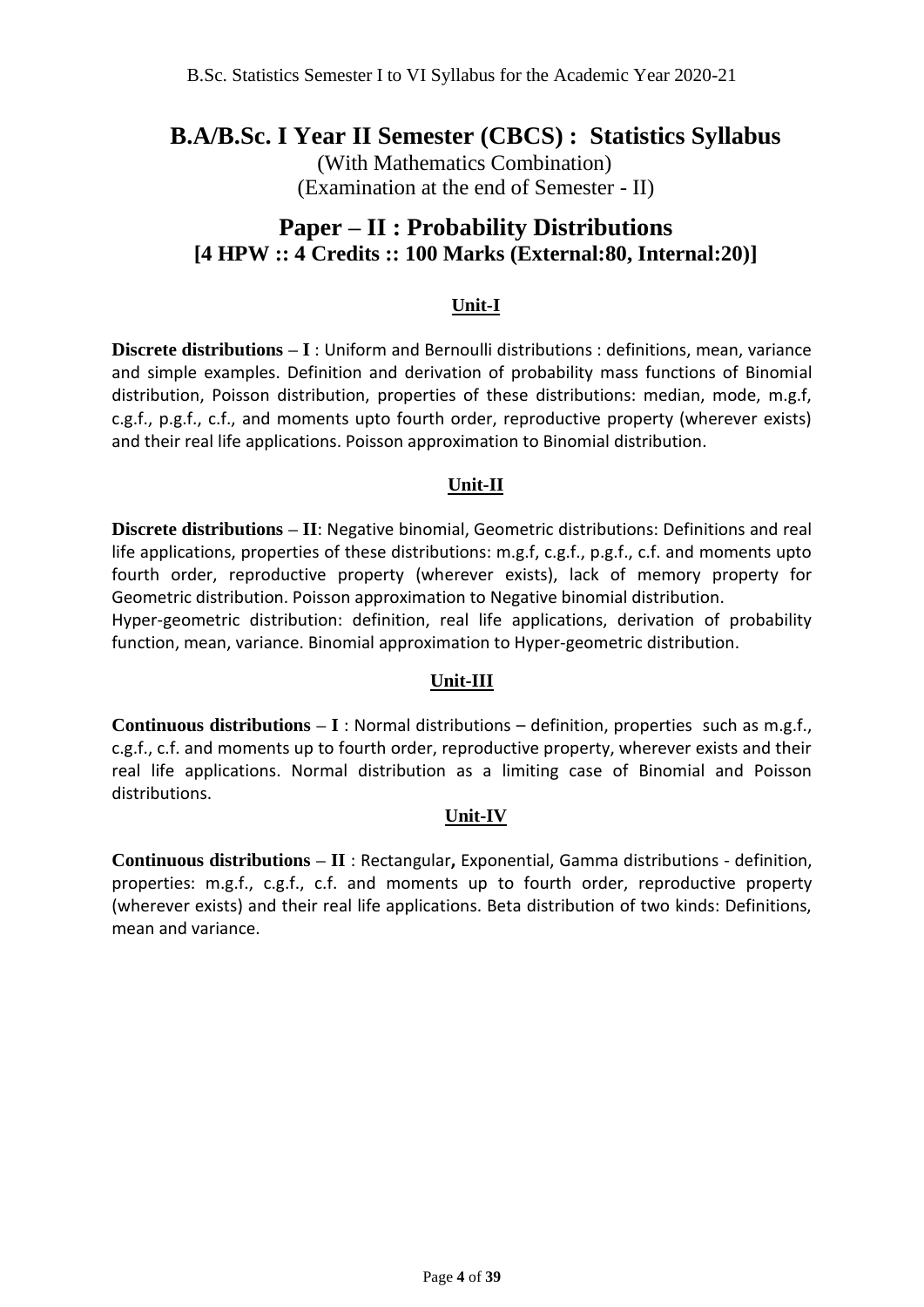#### **Reference books:**

- 3. **Fundamentals of Statistics, (Vol-I)** Goon A M, Gupta M K, Das Gupta B, The World Press (Pvt) Ltd., Kolkata.
- 4. **Fundamentals of Mathematical Statistics** V. K. Kapoor and S. C. Gupta, Sultan Chand & Sons, New Delhi.

#### **Additional References:**

- 8. Sanjay Arora and Bansilal: New Mathematical Statistics, Satya Prakashan , New Delhi.
- 9. William Feller: Introduction to Probability theory and its applications, (Vol-I), Wiley.
- 10. M. Jagan Mohan Rao and Papa Rao: A Text book of Statistics (Paper-I).
- 11. Hogg, Tanis, Rao: Probability and Statistical Inference, ( $7<sup>th</sup>$  edition), Pearson.
- 12. K.V.S. Sarma: Statistics Made Simple: Do it yourself on PC, PHI.
- 13. Gerald Keller: Applied Statistics with Microsoft Excel, Duxbury, Thomson Learning.
- 14. Levine, Stephen, Krehbiel, Berenson: Statistics for Managers using Microsoft Excel (4<sup>th</sup> edition), Pearson Publication.

\*\*\*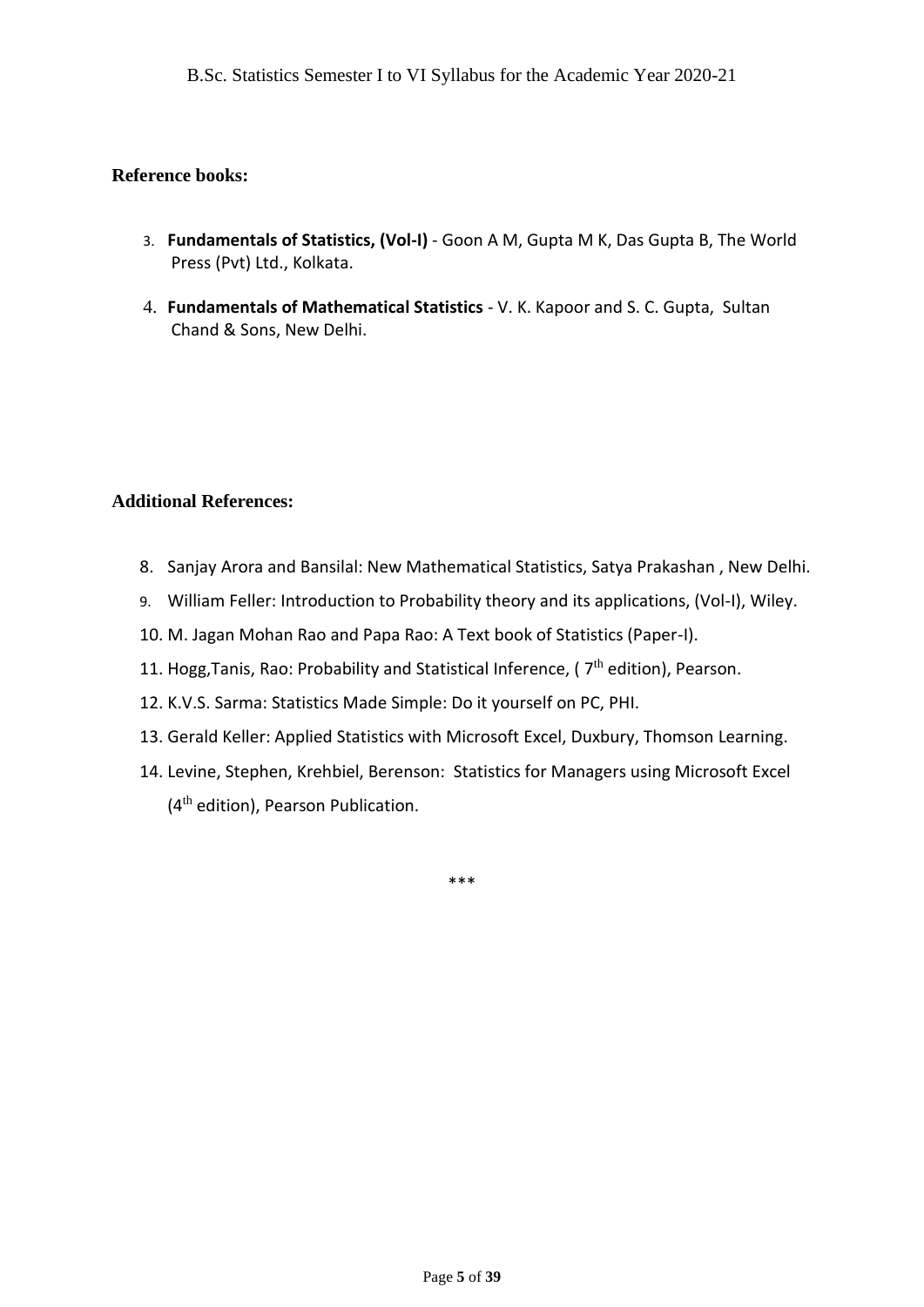## **B.A/B.Sc. I Year II Semester (CBCS) : Statistics Syllabus**

(With Mathematics Combination) (Examination at the end of Semester - II)

## *Practical-2 :* **Probability Distributions (3 HPW :: 1 Credit :: 50 Marks)**

## **Part - 1 (Using Calculator)**

- 1. Fitting of Binomial distribution-Direct method.
- 2. Fitting of Binomial distribution-Recurrence relation Method.
- 3. Fitting of Poisson distribution-Direct method
- 4. Fitting of Poisson distribution-Recurrence relation Method.
- 5. Fitting of Negative Binomial distribution.
- 6. Fitting of Geometric distribution.
- 7. Fitting of Normal distribution-Areas method.
- 8. Fitting of Normal distribution Ordinates method.
- 9. Fitting of Exponential distribution.

## **Part - 2 (Using MS-Excel)**

- 1. Data Visualization through graphs (Histogram, frequency polygon, Ogives) using MS-Excel and their interpretation.
- 2. Computation of descriptive Statistics using Pivote table Bivariate.
- 3. Fitting of Binomial distribution-Direct method.
- 4. Fitting of Poisson distribution-Direct method.
- 5. Fitting of Normal distribution-Areas method.
- 6. Fitting of Exponential distribution.

**Note : Training shall be on establishing formulae in Excel cells and deriving the results. The Excel output shall be exported to MSWord for writing inferences.**

**\*\*\***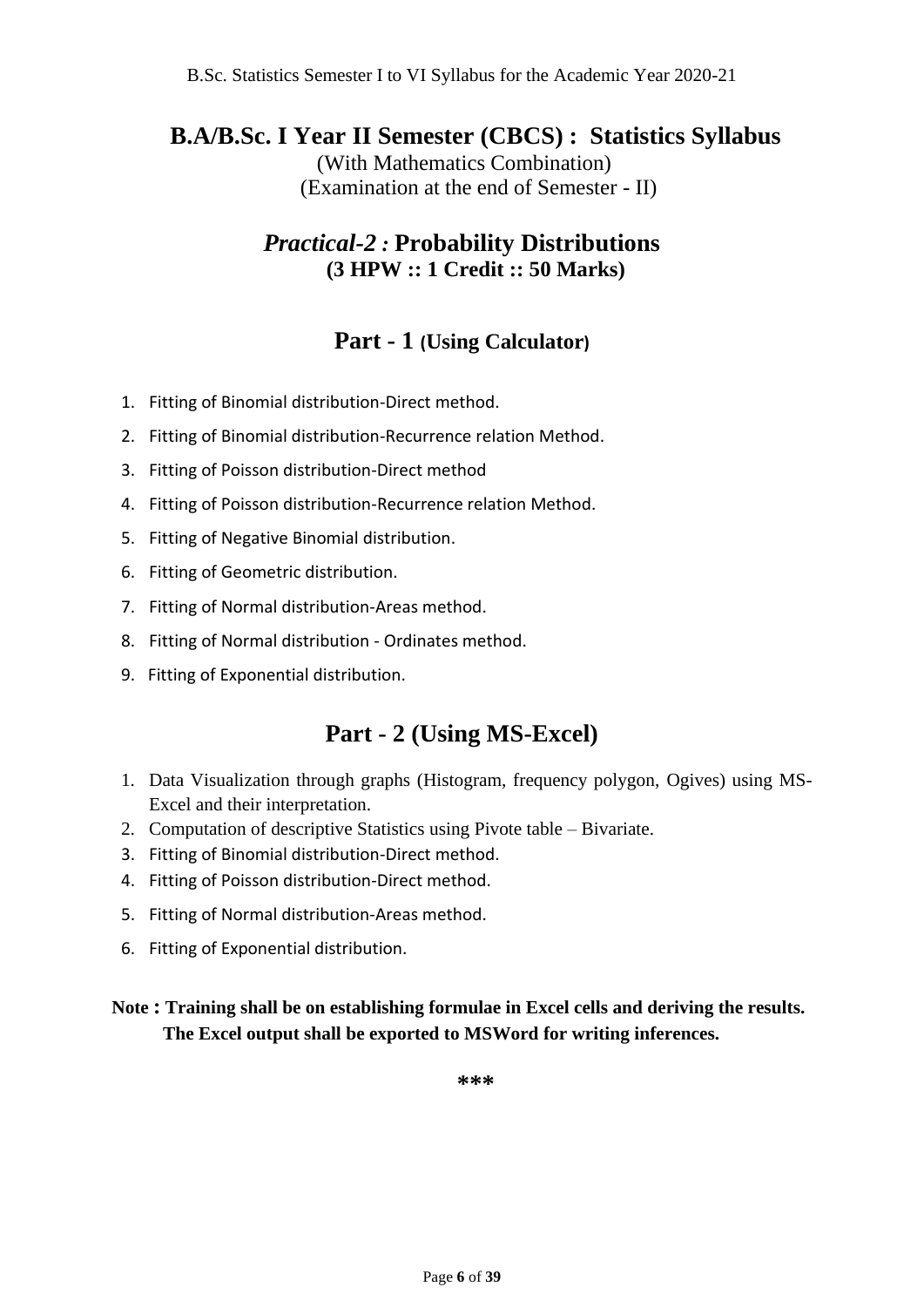## **B.A./B.Sc. (STATISTICS)** *Theory Question Paper Pattern* **(With Mathematics Combination)**

Time : 3 hours] [Max. Marks : 80]

## **Section - A**

Answer any EIGHT questions. All questions carry equal marks. (8Qx4m=32)

- 1. From Unit I
- 2. From Unit I
- 3. From Unit I
- 4. From Unit II
- 5. From Unit II
- 6. From Unit II
- 7. From Unit III
- 8. From Unit III
- 9. From Unit III
- 10. From Unit IV
- 11. From Unit IV
- 12. From Unit IV

## **Section - B**

Answer ALL questions. All questions carry equal marks. (4Qx12m=48)

- 13. a) From Unit I (or) b) From Unit I
- 14. a) From Unit II (or) b) From Unit II
- 15. a) From Unit III (or) b) From Unit III
- 16. a) From Unit IV (or) b) From Unit IV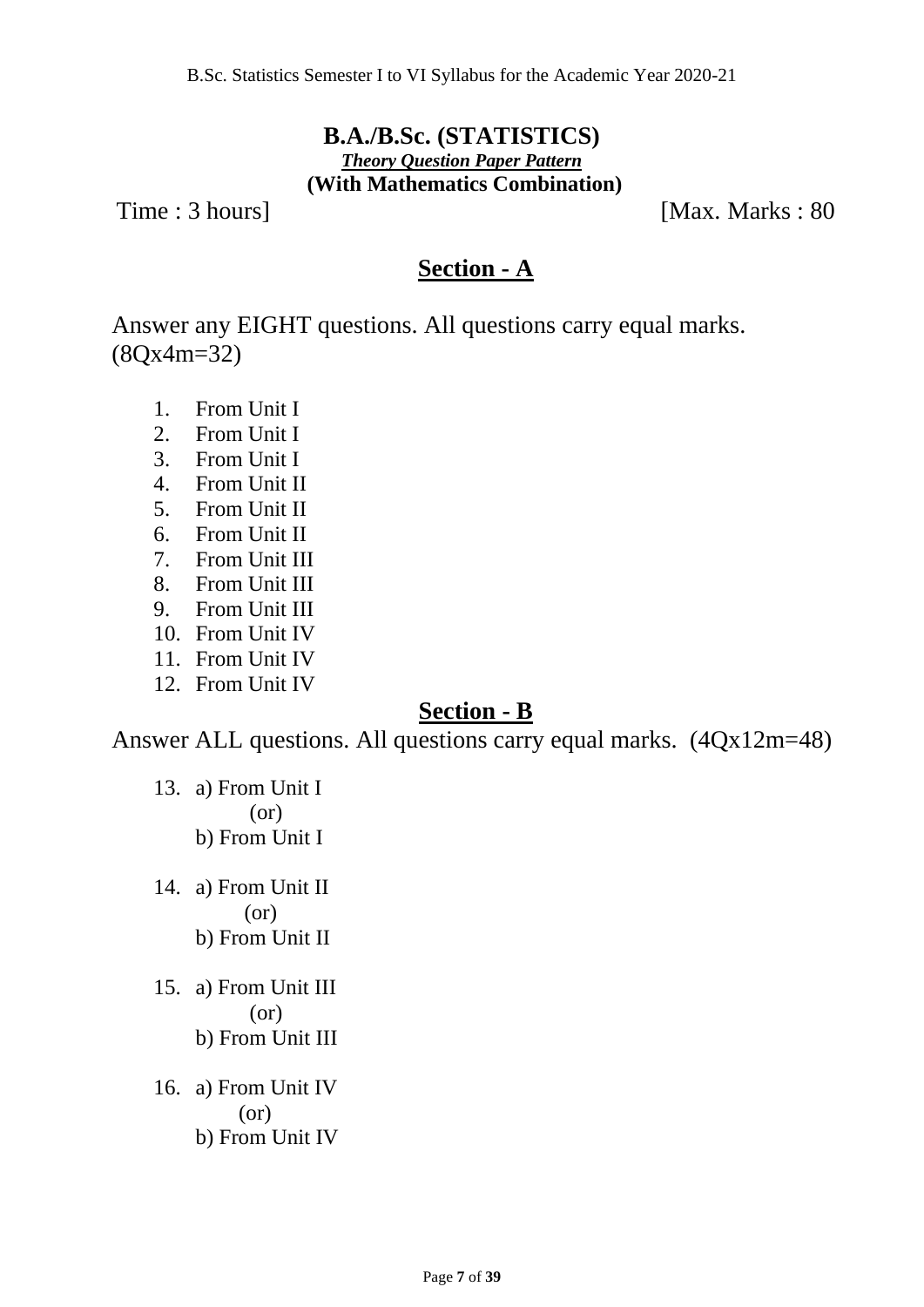**B.A./B.Sc. (STATISTICS)** *Practical Question Paper Pattern* (With Mathematics Combination)

Time: 3 hours] [Max. Marks: 50]

## **Solve any THREE problems choosing at least one from each Section. (3Qx15m=45m) and Record: 5m**

## **Section-A**

 1. From Part 1 2. From Part 1 3. From Part 1

## **Section - B**

 4. From Part 2 5. From Part 2

\*\*\*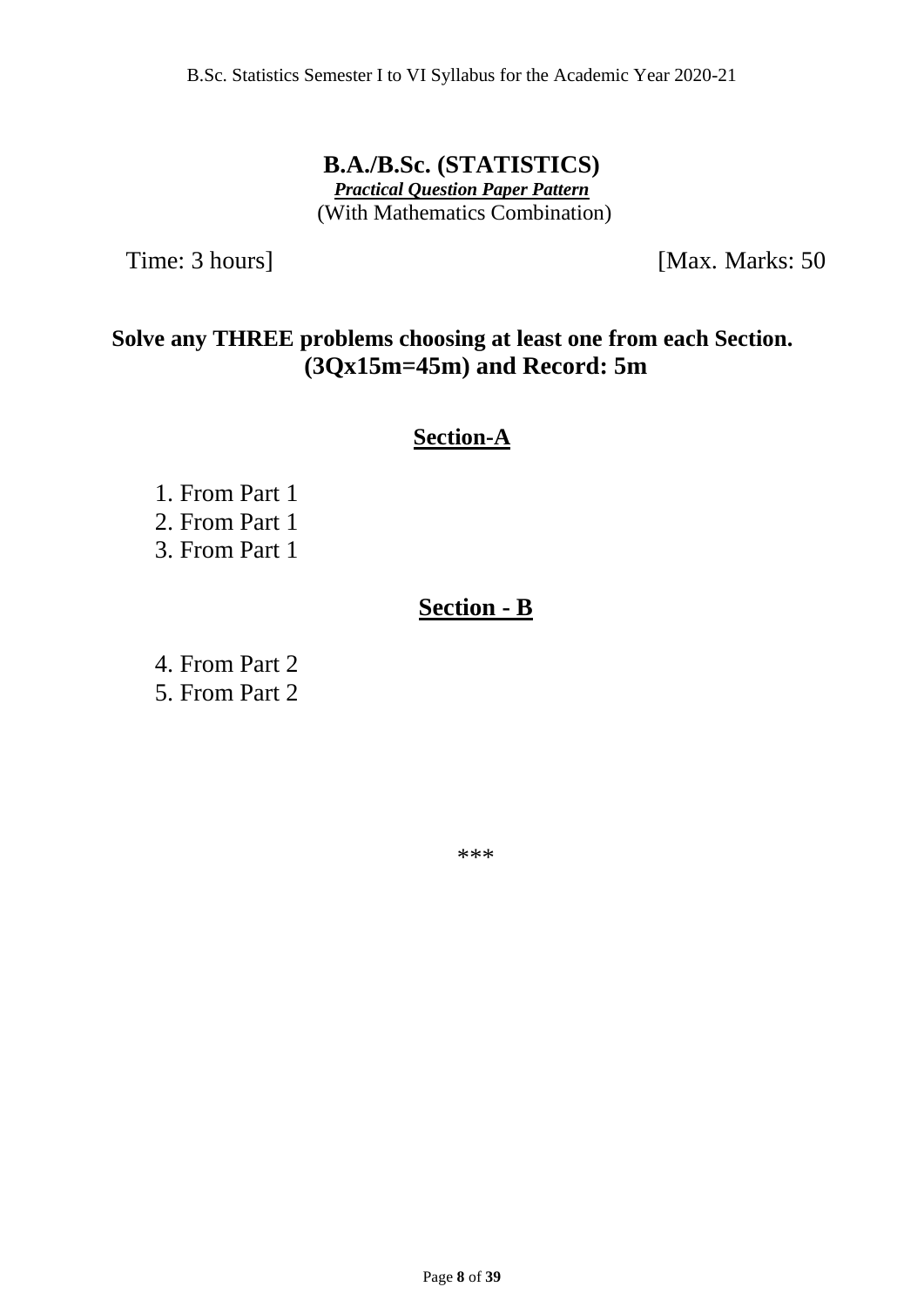## **B.A/B.Sc. II Year III Semester (CBCS) : Statistics Syllabus**

(With Mathematics Combination)

### (Examination at the end of Semester - III)

## **Paper – III : Statistical Methods and Theory of Estimation**

[4 HPW :: 4 Credits :: 100 Marks (External:80, Internal:20)]

## **Unit –I**

Bivariate data, Scattered diagram, Principle of least squares, fitting of straight line, quadratic and power curves. Concept of correlation, computation of Karl-Pearson correlation coefficient for grouped and ungrouped data and its properties.

Correlation ratio, Spearman's rank correlation coefficient and its properties. Simple linear regression, correlation verses regression, properties of regression coefficients.

## **Unit –II**

Concepts of partial and multiple correlation coefficients (only for three variables). Analysis of categorical data, their independence, Association and partial association of attributes. Various measures of association: (Yule's) for two way data and coefficient of contingency (Pearson and Tcherprow) and coefficient of colligation**.** 

## **Unit – III**

Concepts of Population, Parameter, Random sample, Statistic, Sampling distribution and Standard error. Standard error of sample mean(s) and sample proportion(s). Exact sampling distributions - Statement and properties of  $\chi^2$ , t and F distributions and their interrelationships. Independence of sample mean and variance in random sampling from normal distributions.

Point estimation of a parameter, concept of bias and mean square error of an estimate. Criteria of a good estimator- consistency, unbiasedness, efficiency and sufficiency with examples.

## **Unit – IV**

Statement of Neyman's Factorization theorem, derivations of sufficient statistics in case of Binomial, Poisson, Normal and Exponential (one parameter only) distributions. Estimation by the method of moments, Maximum likelihood estimation (MLE), statements of asymptotic properties of MLE. Concept of interval estimation. Confidence intervals of the parameters of normal population by Pivot method.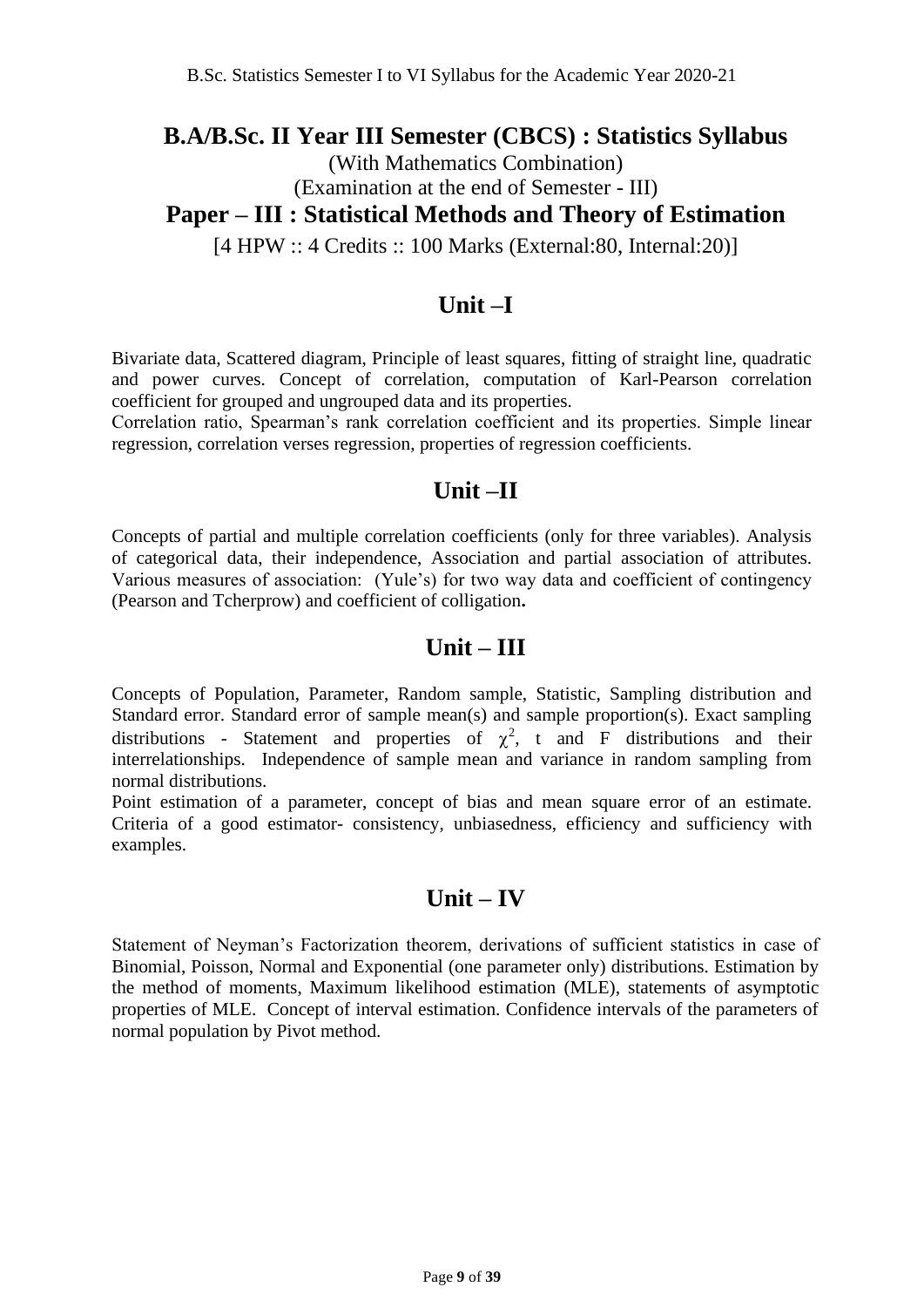#### **Reference Books:**

- **1.** Goon AM, Gupta MK, Das Gupta B : Outlines of Statistics , Vol-II, the World Press Pvt. Ltd., Kolkata.
- 2. V. K. Kapoor and S. C. Gupta: Fundamentals of Mathematical Statistics, Sultan Chand & Sons, New Delhi

#### **Additional References:**

- 1. Hoel P.G : Introduction to Mathematical statistics, Asia Publishing house.
- 2. Sanjay Arora and Bansilal :.New Mathematical Statistics Satya Prakashan , New Delhi
- **3.** Hogg and Craig : Introduction to Mathematical statistics. Prentice Hall
- 4. Siegal, S., and Sidney: Non-parametric statistics for Behavioral Science. McGraw Hill.
- 5. Gibbons J.D and Subhabrata Chakraborti : Nonparametric Statistical Inference. Marcel

Dekker.

- 6. Parimal Mukhopadhyay : Mathematical Statistics. New Central Book agency.
- 7. Conover : Practical Nonparametric Statistics. Wiley series.
- 8. V. K. Rohatgi and A. K. Md. Ehsanes Saleh : An introduction to probability and statistics, Wiley series.
- 9. Mood A M, Graybill F A, Boe's DC. Introduction to theory of statistics. TMH
- 10. Paramiteya Mariyu Aparameteya Parikshalu. Telugu Academy.
- 11. K.V. S. Sarma: Statistics made simple do it yourself on PC. PHI
- 12. Gerald Keller : Applied Statistics with Microsoft excel. Duxbury. Thomson Learning
- 13. Levin, Stephan, Krehbiel, Berenson: Statistics for Managers using Microsoft Excel.4<sup>th</sup> Edition, Pearson Publication.
- 14. Hogg, Tanis, Rao. Probability and Statistical Inference.  $7<sup>th</sup>$  edition. Pearson Publication.
- 15. Milton and Arnold (fourth Edition):Introduction to Probability and Statistics, Tata McGraw Hill Publication.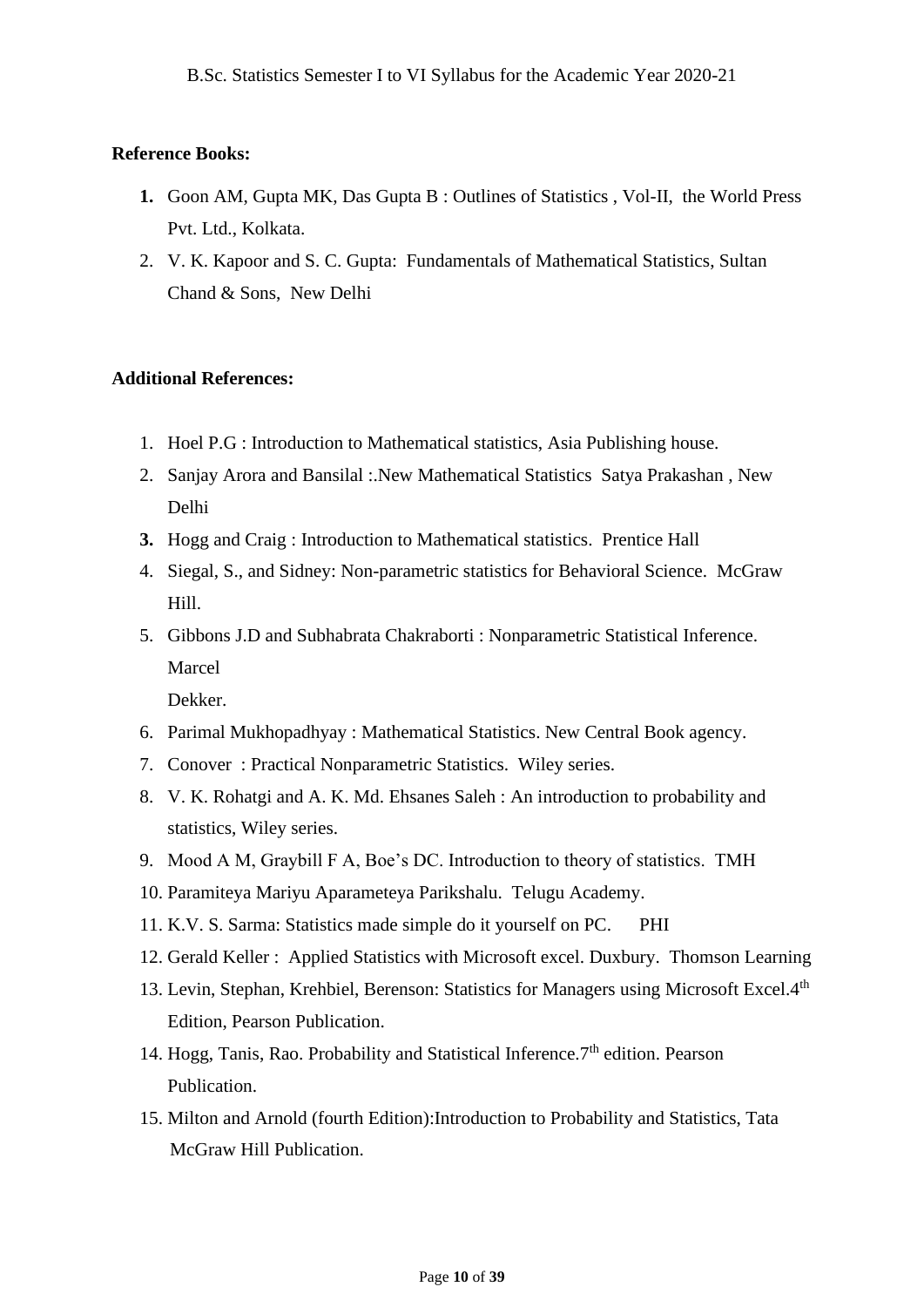## **B.A/B.Sc. II Year III Semester (CBCS): Statistics Syllabus** (With Mathematics Combination) (Examination at the end of Semester **-** III) **Practical** *– 3 : Statistical Methods and Theory of Estimation* (3 HPW, Credits 1 and Marks 50)

## **Part – A (Using Calculator)**

- 1. Generation of random samples from Uniform (0,1), Uniform (a,b), Normal and Poisson and Exponential Distributions.
- 2. Fitting of straight line and parabola by the method of least squares.
- 3. Fitting of power curves of the type  $y = a x^b$ ,  $y = a b^x$  and  $y = a e^{bx}$  by the method of least squares.
- 4. Computation of Yule's coefficient of association and Pearson's, Tcherprows coefficient of contingency.
- 5. Computation of correlation coefficient and regression lines for ungrouped data.
- 6. Computation of correlation coefficient, forming regression lines for ungrouped data.
- 7. Computation of correlation coefficient, forming regression lines for grouped data.
- 8. Computation of multiple and partial correlation coefficients.
- 9. Computation of correlation ratio

### **Part – B (Using Excel)**

- 10. Simulation of random samples from Uniform (0,1), Uniform (a,b), Exponential, Normal and Poisson distributions using MS Excel.
- 11. Fitting of straight line and parabola by the method of least squares using MS Excel.
- 12. Fitting of power curves of the type  $y = a x^b$ ,  $y = a b^x$  and  $y = a e^{bx}$  by the method of least squares using MS Excel.
- 13. Computation of correlation coefficient, forming regression lines using MS Excel.
- 14. Computation of multiple and partial correlation coefficients using MS Excel.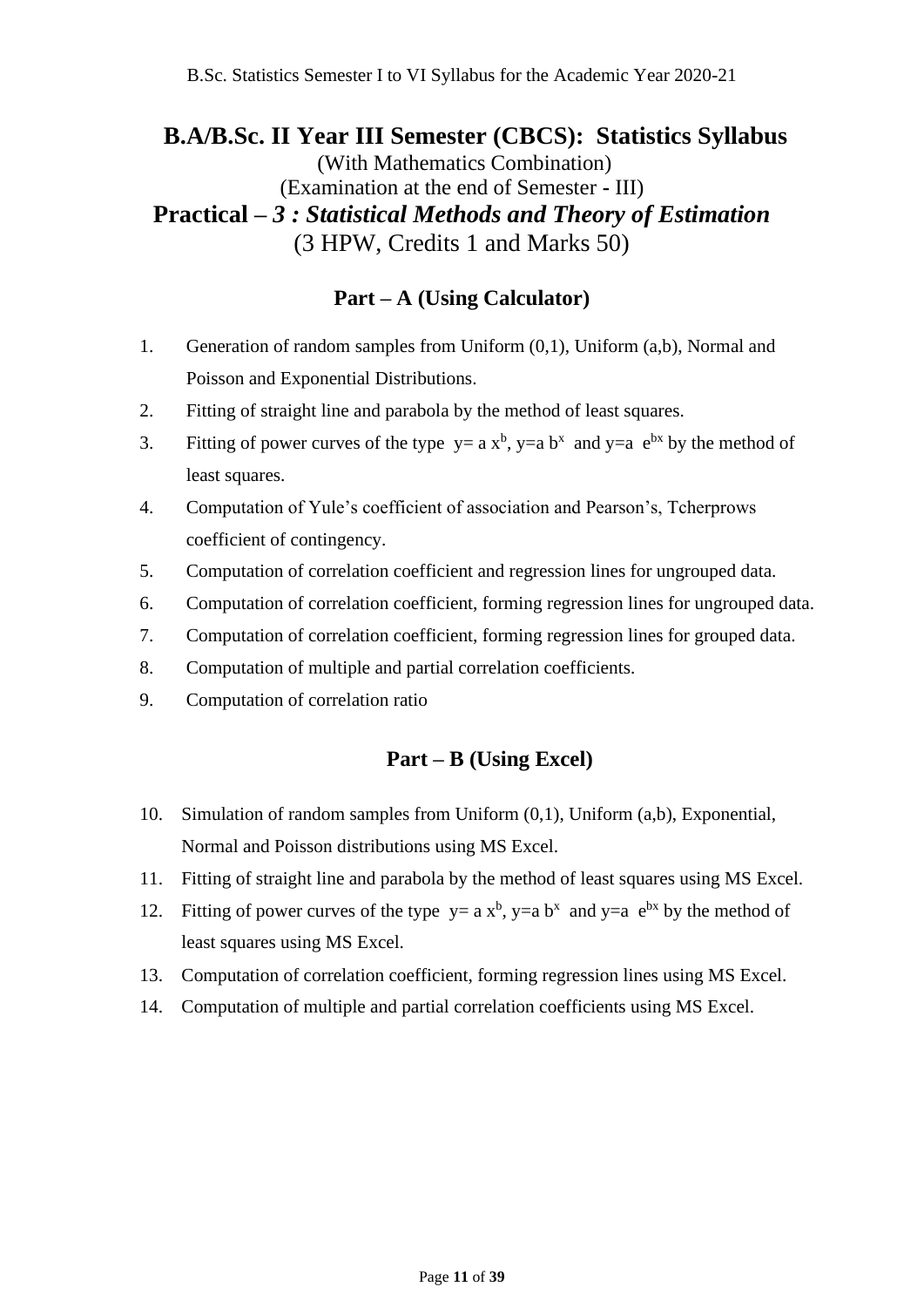## **B.A/B.Sc. II Year III Semester (CBCS) : Statistics Syllabus** (With Mathematics Combination) (Examination at the end of Semester - III) **SEC – 1 : UGC Specified Skill Enhancement Course** [2 HPW with 2 Credits and 50 Marks]

## **For Syllabus refer to**

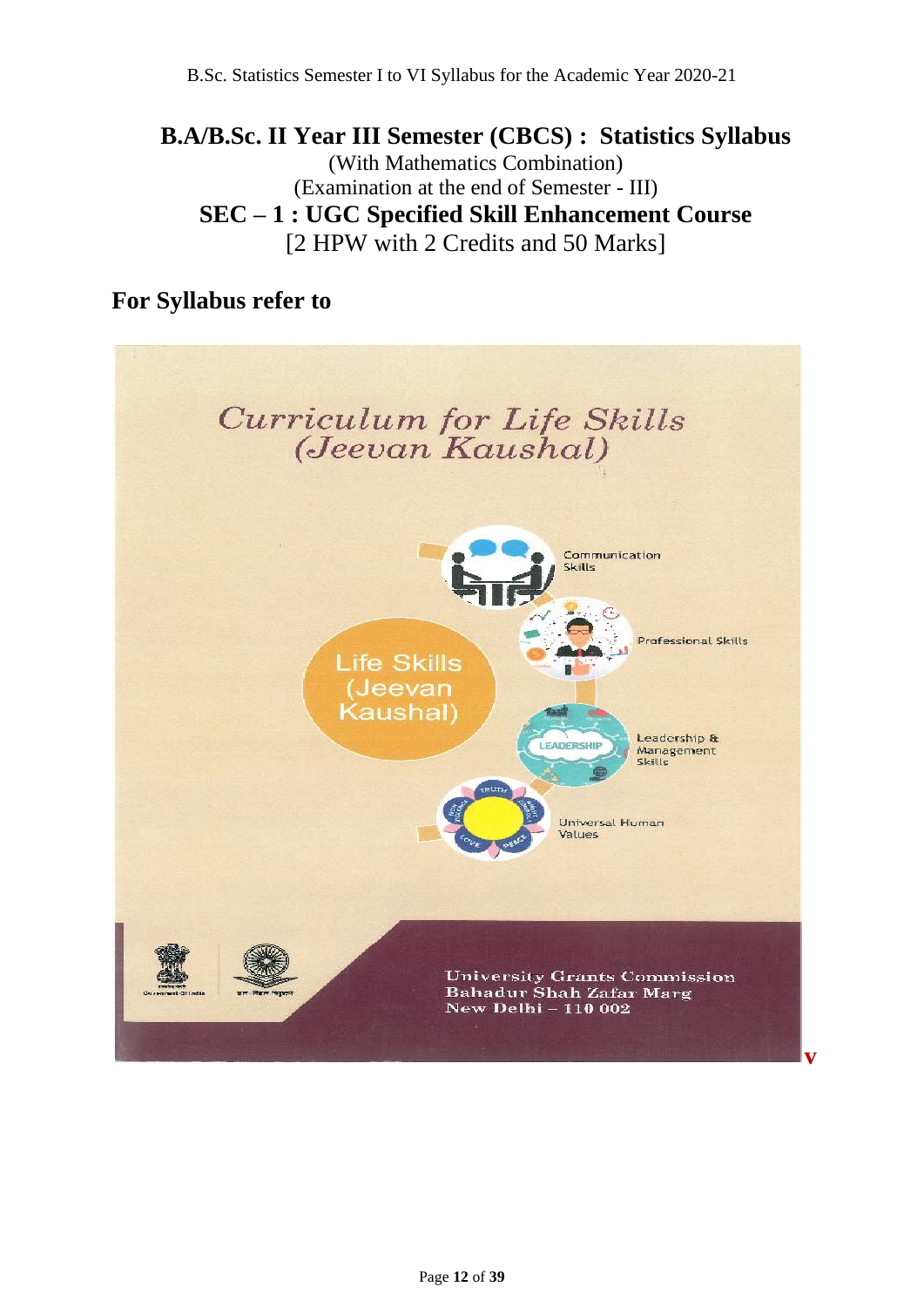## **B.A/B.Sc. II Year III Semester (CBCS) : Statistics Syllabus**

## (With Mathematics Combination) (Examination at the end of Semester - III) **SEC - 2 : Data Collection, Presentation and Interpretation**

# [2 HPW with 2 Credits and 50 Marks]

#### UNIT –I

Basic Concepts on Population, Sample, Sampling unit, Parameter, Statistic, Standard error, Sample Size and its Determination.

Steps in Sample design. Selecting the Problem and necessity of defining the Problem, Designing a questionnaire and a schedule for collecting data for a set of objectives under study with illustrated examples.

Methods for collecting Primary and Secondary data and their merits and demerits.

#### UNIT II

Graphical computation of Data and Interpretation : Histogram, frequency curve, frequency polygon, ogive curves.

Diagrammatic computation of Data and Interpretation : Bar diagrams (simple, component, multiple, percentage Bars), Pie diagram.

Classification and Tabulation of data. Data Interpretation techniques, Precaution in Interpretation. Data interpretation problems.

#### **Reference Books :**

- 1. Kotahri, C.R (2009): Research Methodology: Methods and Techniques, 2nd Revised Ed. Reprint, New Age International Publishers
- 2. S. P. Gupta : Statistical Methods.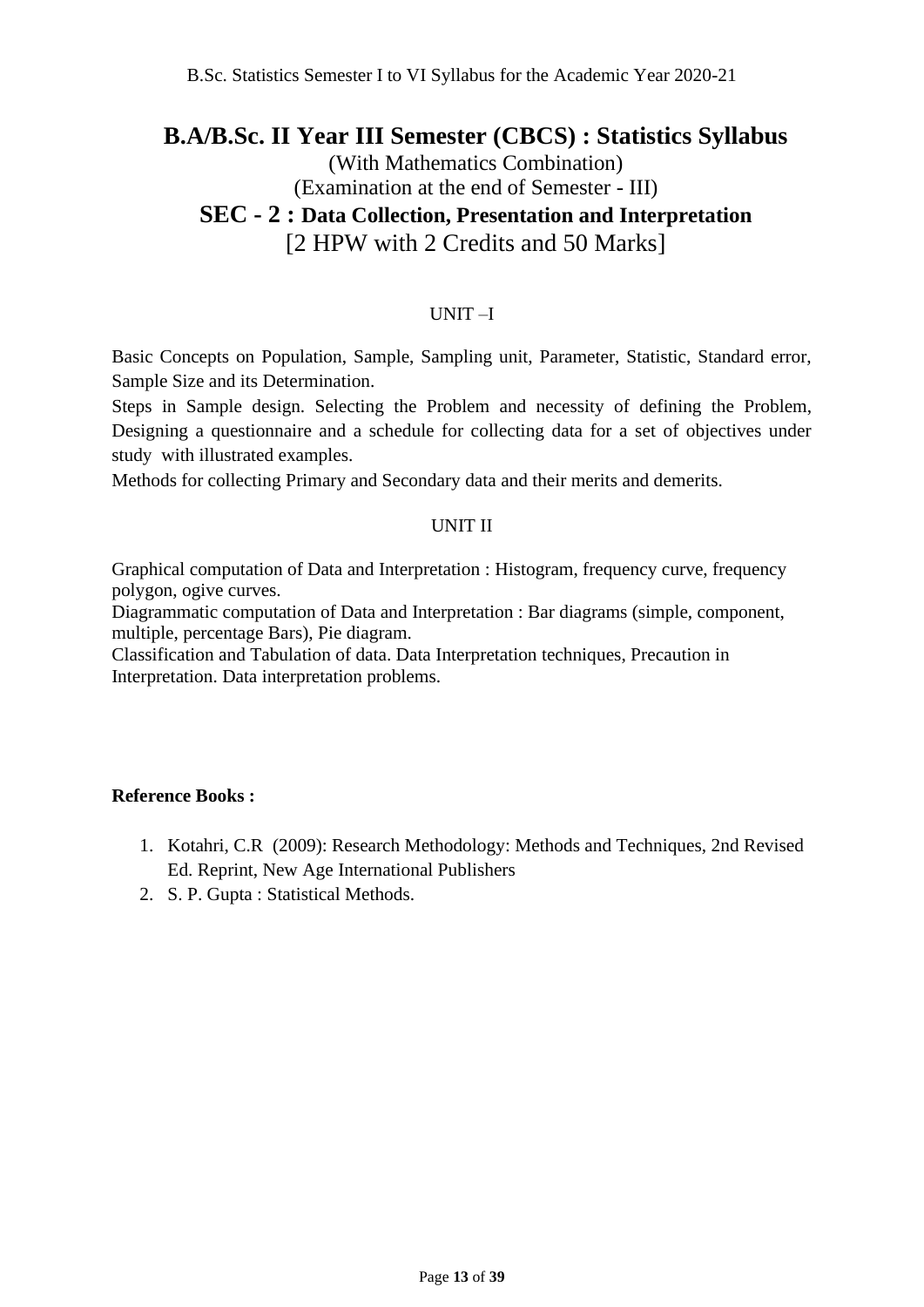## **B.A/B.Sc. II Year IV Semester (CBCS) : Statistics Syllabus**

(With Mathematics Combination) (Examination at the end of Semester - IV) **Paper - IV : Statistical Inference** 

[4 HPW :: 4 Credits :: 100 Marks (External:80, Internal:20)]

## **Unit–I**

Concepts of statistical hypotheses, Null and Alternative hypothesis, Critical region, two types of errors, Level of significance and Power of a test. One and two tailed tests, test function (non-randomized and randomized). Statement and Proof of Neyman-Pearson's fundamental lemma for Randomized tests. Examples in case of Binomial, Poisson, Exponential and Normal distributions and their power of the test functions.

## **Unit-II**

Large sample tests for single sample mean, difference of means, single sample proportion, difference of proportions and difference of standard deviations. Fisher's Z-transformation for population correlation coefficient(s**)** and testing the same in case of one sample and two samples**.** Definition of order statistics and statement of their distributions.

### **Unit – III**

Tests of significance based on  $\chi^2$  -  $\chi^2$ -test for specified variance, goodness of fit and test for independence of attributes (rxs, 2xk and 2x2 contingency tables). Tests of significance based on student's - t – t-test for single sample specified mean, difference of means for independent and related samples, sample correlation coefficient. F - test for equality of population variances.

### **Unit – IV**

Non-parametric tests - their advantages and disadvantages, comparison with parametric tests. Measurement scale - nominal, ordinal, interval and ratio. Use of Central Limit Theorem in testing. One sample runs test, sign test and Wilcoxon-signed rank tests (single and paired samples). Two independent sample tests: Median test, Wilcoxon –Mann-Whitney U test, Wald Wolfowitz's runs test**.** Use of central limit theorem in testing.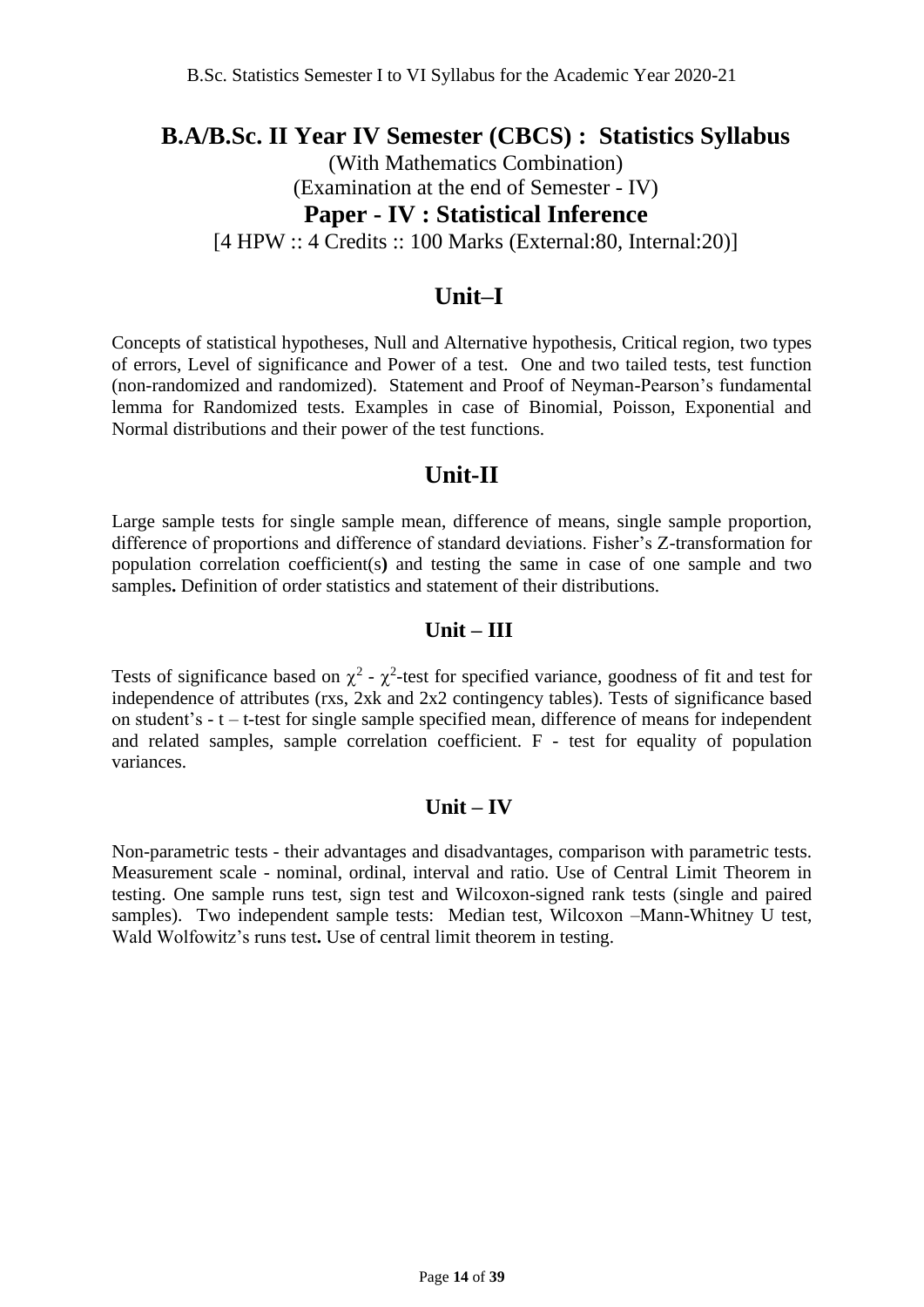#### **Reference Books:**

- 1. Goon AM, Gupta MK, Das Gupta B : Outlines of Statistics , Vol-II, the World Press Pvt. Ltd., Kolkata.
- 2. V. K. Kapoor and S. C. Gupta: Fundamentals of Mathematical Statistics, Sultan Chand & Sons, New Delhi

#### **Additional References:**

- 1. Hoel P.G : Introduction to Mathematical statistics, Asia Publishing house.
- 2. Sanjay Arora and Bansilal :.New Mathematical Statistics Satya Prakashan , New Delhi
- **3.** Hogg and Craig : Introduction to Mathematical statistics. Prentice Hall
- 4. Siegal, S., and Sidney: Non-parametric statistics for Behavioral Science. McGraw Hill.
- 5. Gibbons J.D and Subhabrata Chakraborti : Nonparametric Statistical Inference. Marcel

Dekker.

- 6. Parimal Mukhopadhyay : Mathematical Statistics. New Central Book agency.
- 7. Conover : Practical Nonparametric Statistics. Wiley series.
- 8. V. K. Rohatgi and A. K. Md. Ehsanes Saleh : An introduction to probability and statistics, Wiley series.
- 9. Mood A M, Graybill F A, Boe's DC. Introduction to theory of statistics. TMH
- 10. Paramiteya Mariyu Aparameteya Parikshalu. Telugu Academy.
- 11. K.V. S. Sarma: Statistics made simple do it yourself on PC. PHI
- 12. Gerald Keller : Applied Statistics with Microsoft excel. Duxbury. Thomson Learning
- 13. Levin, Stephan, Krehbiel, Berenson: Statistics for Managers using Microsoft Excel.4<sup>th</sup> Edition, Pearson Publication.
- 14. Hogg, Tanis, Rao. Probability and Statistical Inference.7<sup>th</sup> edition. Pearson Publication.
- 15. Milton and Arnold (fourth Edition):Introduction to Probability and Statistics, Tata McGraw Hill Publication.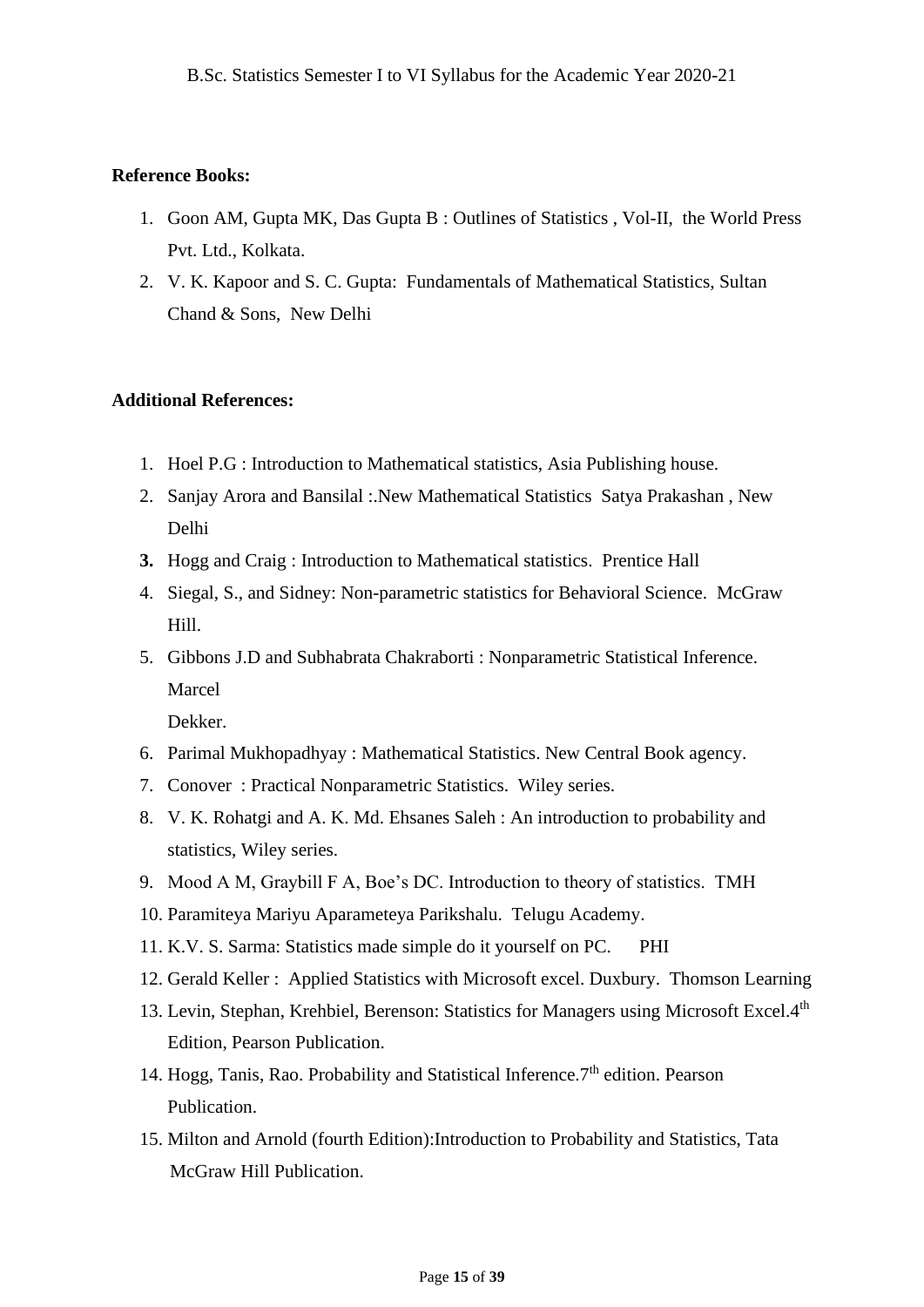## **B.A/B.Sc. II Year IV Semester (CBCS) : Statistics Syllabus**

(With Mathematics Combination) (Examination at the end of Semester **-** IV) **Practical – 4 : Statistical Inference**  [3 HPW, Credits 1 and Marks 50]

## **Part – A (Using Calculator)**

- 1. Large sample tests for mean(s), proportion(s), Standard deviation(s) and correlation coefficient.
- 2. Small sample tests for single mean and difference of means and correlation coefficient.
- 3. Paired t-test.
- 4. Small sample test for single and difference of variances.
- 5.  $\chi$ 2 test for goodness of fit and independence of attributes.
- 6. Nonparametric tests for two independent samples (Median test,Wilcoxon Mann Whitney - U test, Wald - Wolfowitz's runs test)

## **Part – B (Using Excel)**

- 7. Use of Look up and Reference functions for data analysis.
- 8. Creating and assigning Macros.
- 9. Small sample tests for mean(s), paired t-test and correlation coefficient using MS Excel.
- 10. Small sample test for single and difference of variances using MS Excel.
- 11.  $\gamma$ 2 test for goodness of fit and independence of attributes using MS Excel.
- 12. Nonparametric tests for single and related samples (sign test and Wilcoxon signed rank test) and one sample runs test.

## **Note : Training shall be on establishing formulae in Excel cells and deriving the results. The Excel output shall be exported to MSWord for writing inferences.**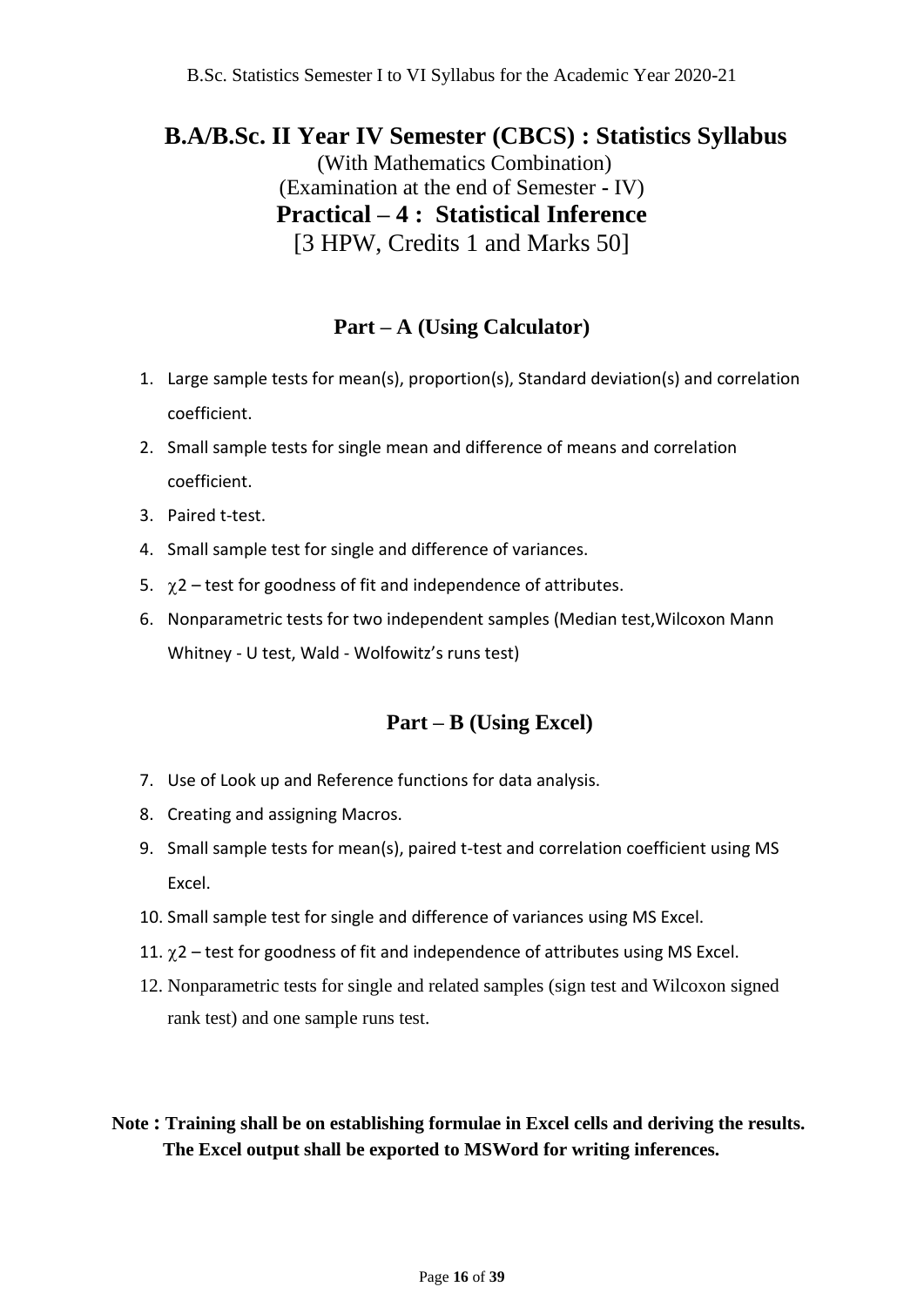## **B.A/B.Sc. II Year IV Semester (CBCS): Statistics Syllabus** (With Mathematics Combination) (Examination at the end of Semester - IV) **SEC – 3 - UGC Specified Skill Enhancement Course** [2 HPW with 2 Credits and 50 Marks]

## **For Syllabus refer to**

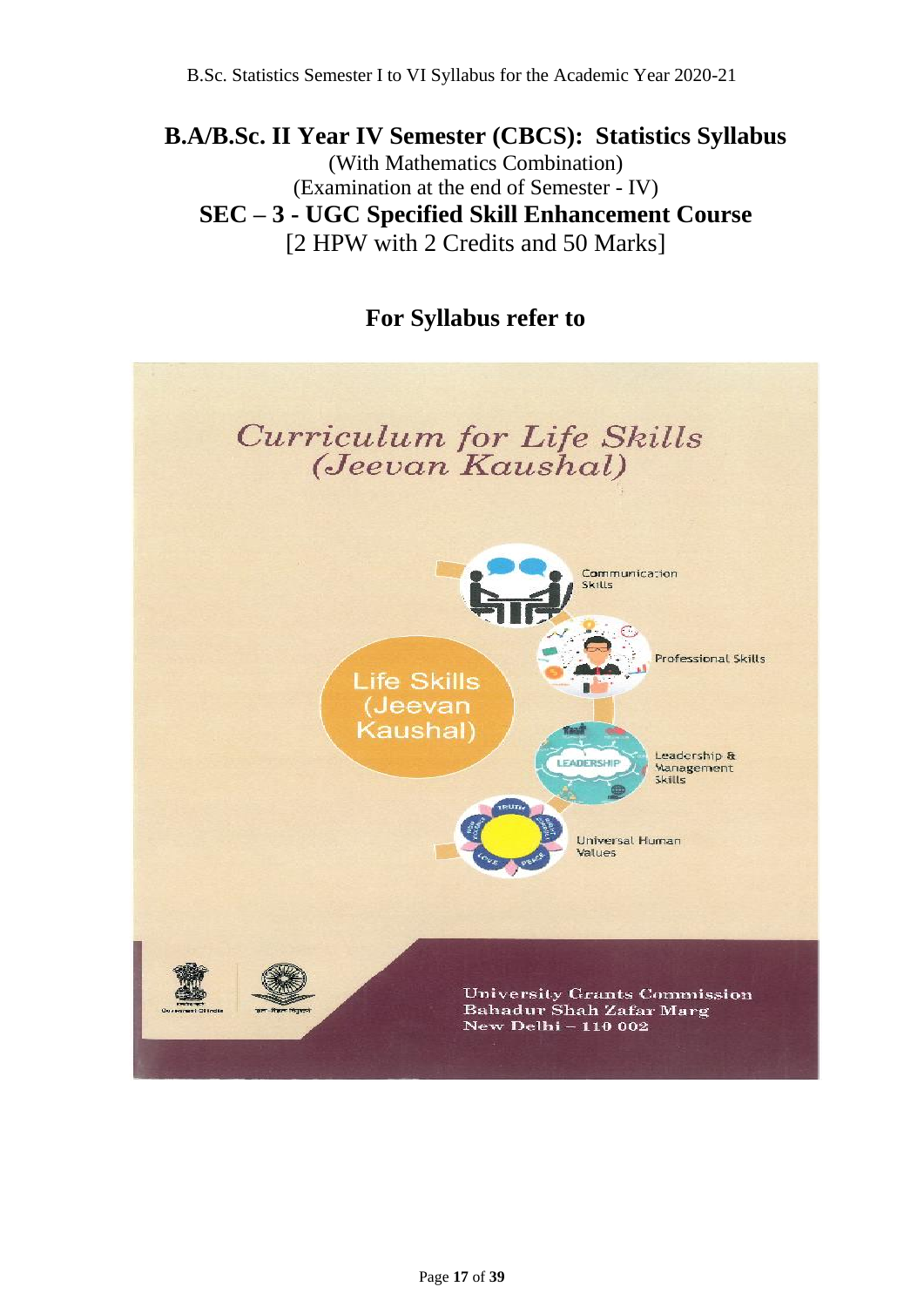## **B.A/B.Sc. II Year IV Semester (CBCS) : Statistics Syllabus**

## (With Mathematics Combination) (Examination at the end of Semester - IV) **SEC - 4 : Data Scaling Techniques and Report writing** [2 HPW with 2 Credits and 50 Marks]

#### UNIT – I

Qualitative and Quantitative data, Measurement of Scales: nominal, ordinal, interval and ratio scales. Scale Classification Bases, Important Scaling Techniques, Scale Construction Techniques. Developing Likert-type Scales, Factor scales and Cumulative Scales their advantages and limitations.

#### UNIT-II

Interpretation and Report Writing: meaning of interpretation, technique of interpretation, precautions in interpretation, significance of report writing, different steps in writing report. layout of the research report, types of reports, oral presentation, mechanics of writing a research report.

### **Reference Books :**

- 1. SC Gupta and VK Kapoor : Fundamentals of Applied Statistics, Sultan Chand & Sons
- 2. Goon AM, Gupta MK, Das Gupta B : Fundamentals of Statistics , Vol-I, The World Press Pvt. Ltd., Kolkata.

Page **18** of **39**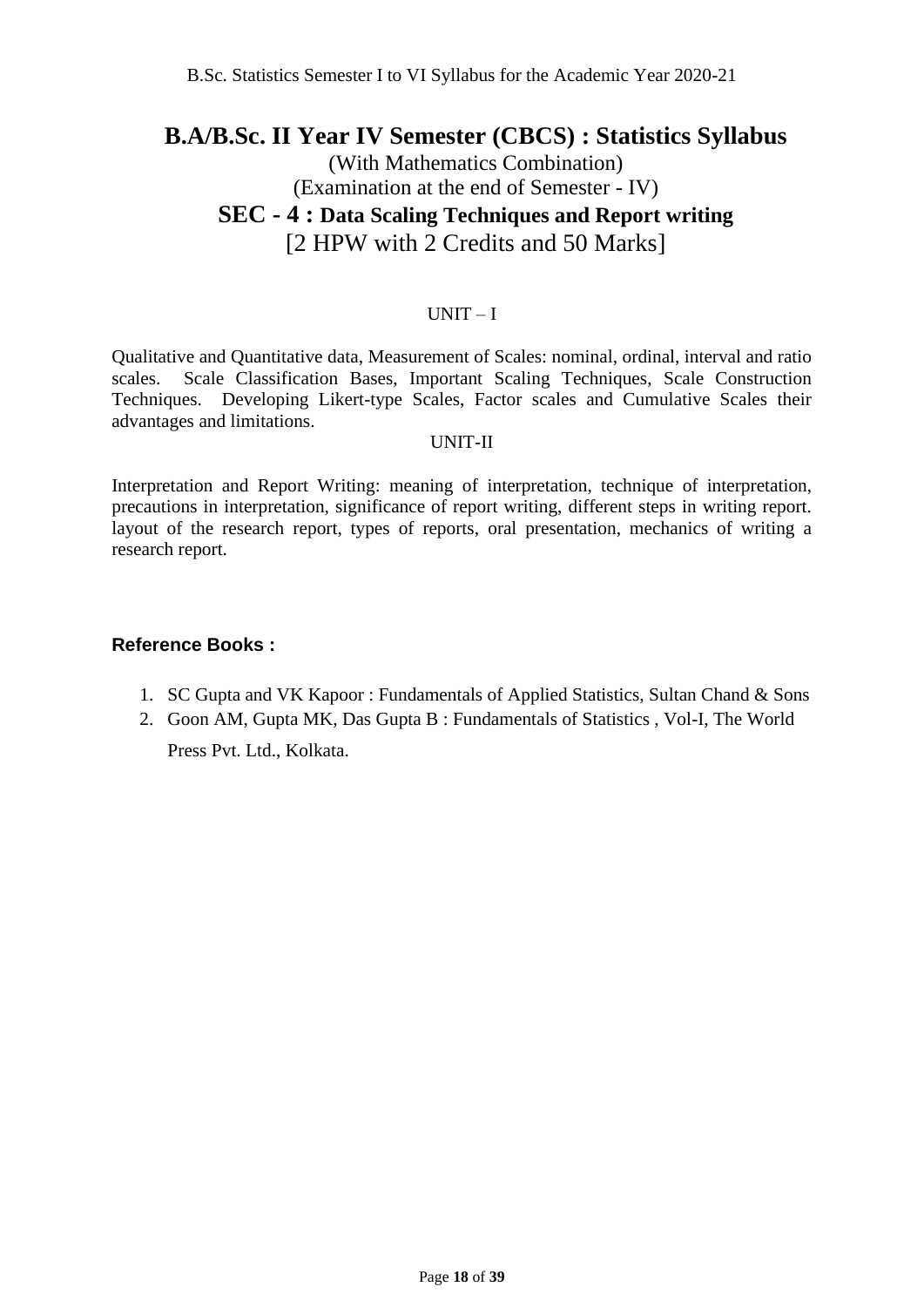## **B.A/B.Sc. III Year V Semester (CBCS): Statistics Syllabus (With Mathematics Combination) (Examination at the end of III Year V Semester) Paper-V: Sampling Theory, Time series, Index Numbers and Demand Analysi**s **(DSC-2E)**

#### **(3 Hours Per Week with 3 Credits and 75 Marks)**

#### **UNIT-I**

**Sample Surveys:** Concepts of population, sample, sampling unit, parameter, statistic, sample frame and standard error. Principal steps in sample surveys - need for sampling, census versus sample surveys, sampling and non- sampling errors, sources and treatment of nonsampling errors, advantages and limitations of sampling.

**Sampling Methods:** Types of sampling: Subjective, probability and mixed sampling methods. Methods of drawing random samples with and without replacement. Estimates of population mean, total, and proportion, their variances and the estimates of variances in Simple Random Sampling With and Without Replacement.

#### **UNIT-II**

Estimates of population mean, total, and proportion, their variances and the estimates of variances in the following methods.

(i) Stratified Random Sampling with Proportional and Neyman allocation, and

(ii) Systematic Sampling when  $N=$  nk.

Comparison of relative efficiencies. Advantages and disadvantages of SRS, Stratified and Systematic sampling methods.

**Time series:** Time series and its components with illustrations, additive, multiplicative and mixed models. Determination of trend by least squares and moving average methods. Growth curves and their fitting with reference to Modified exponential, Gompertz and Logistic curves. Determination of seasonal indices by Ratio to moving average, ratio to trend and link relative methods.

#### **UNIT-III**

**Demand Analysis**: Introduction. Demand and supply, price elasticity of supply and demand. Methods of determining demand and supply curves, Leontief's ,Pigous's methods of determining demand curve from time series data, limitations of these methods Pigou's method from time series data. Pareto law of income distribution curves of concentration.

**Index Numbers**: Concept, construction, uses and limitations of simple and weighted index numbers. Laspeyer's, Paasche's and Fisher's index numbers, criterion of a good index numbers, problems involved in the construction of index numbers. Fisher's index as an ideal index number. Fixed and chain base index numbers. Cost of living index numbers and wholesale price index numbers. Base shifting, splicing and deflation of index numbers.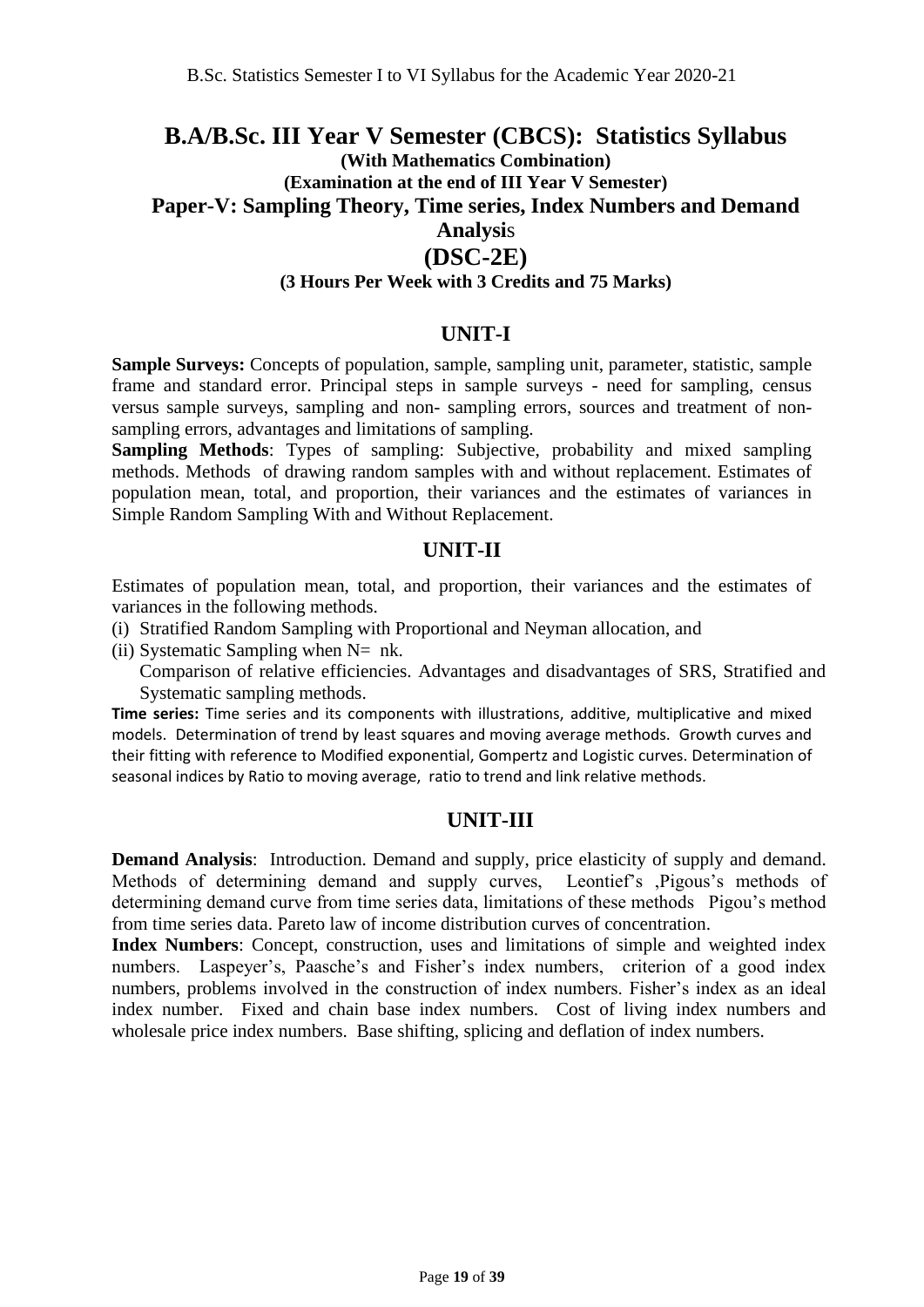### **Reference Books:**

- 1. V.K. Kapoor and S.C. Gupta : Fundamentals of Applied Statistics. Sultan Chand
- **2.** Parimal Mukhopadhyay : Applied Statistics, New Central Book agency.
- 3. Daroga Singh and Chowdhary: Theory and Analysis of Sample survey designs. Wiley Eastern.
- 4. M.R.Saluja : Indian Official Statistics. ISI publications.
- 5. B.L.Agarwal: Basic Statistics.New Age publications.
- 6. S.P.Gupta : Statistical Methods. Sultan Chand and Sons.
- 7. Anuvartita Sankhyaka Sastram Telugu Academy.
- 8. Arora, SumeetArora,S.Arora: Comprehensive Statistical Methods. S.Chand.
- 9. A.M.Goon, M.K.Gupta, B. Dasgupta: Fundamentals of Statistics Vol II World Press Private Ltd.,Calcutta
- 10. A.M.Goon,M.K.Gupta,B.Dasgupta An outline of Statistical Theory Vol II World Press Private Ltd.,Calcutta17.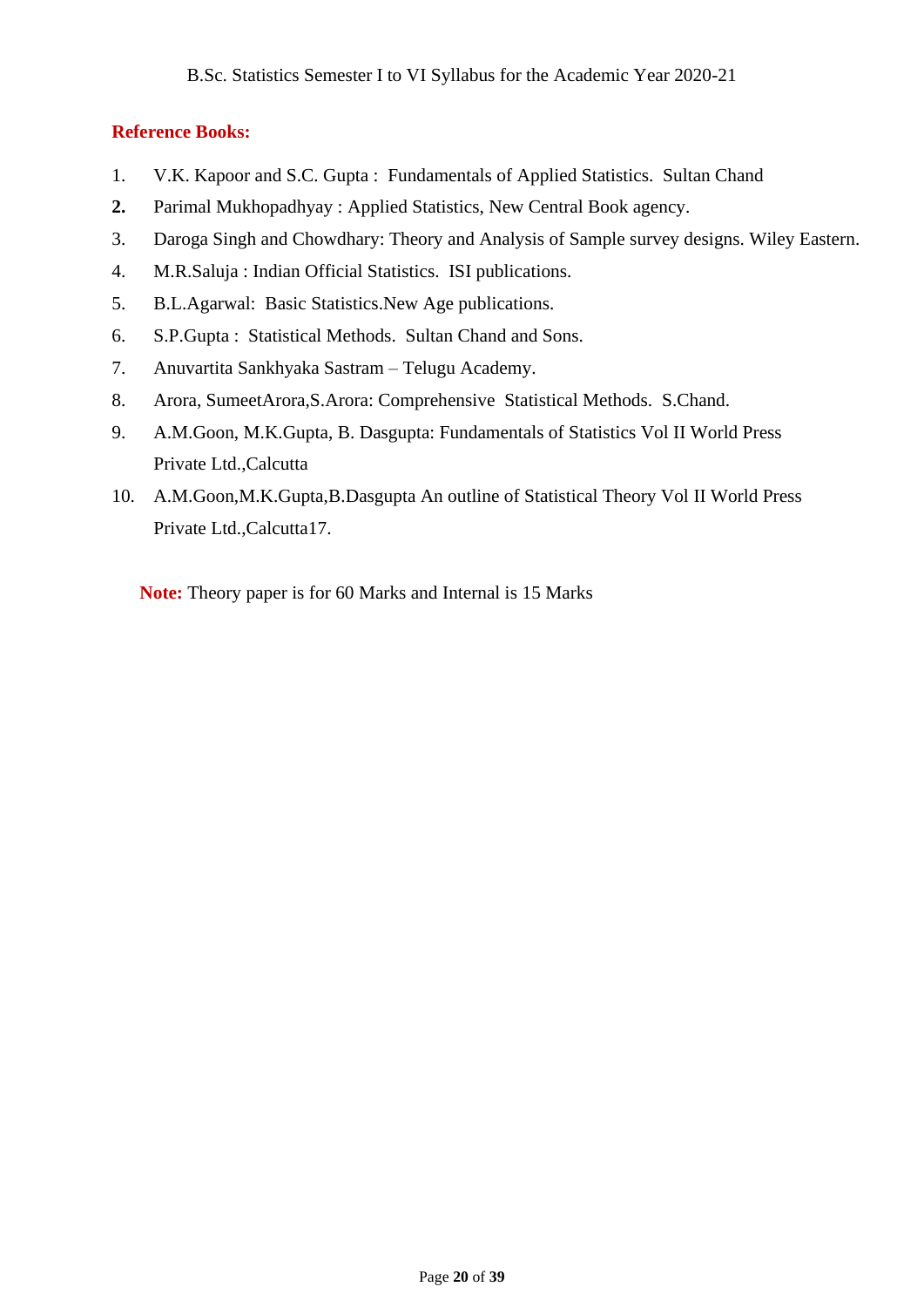## **B.A/B.Sc. III Year V Semester (CBCS): Statistics Syllabus (With Mathematics Combination) (Examination at the end of III Year V Semester) Paper-VI A: Statistical Quality Control and Reliability (DSE-2E) (3 Hours Per Week with 3 Credits and 75 Marks)**

### **Unit –I**

*Statistical Quality Control: Importance of SQC in industry. Dimensions of quality, Statistical basis of Shewart control charts. Construction of control charts for variables (mean, range and standard deviation) and attributes (p , np with fixed and varying sample sizes) and their Interpretation.*

### **Unit –II**

Control charts for attributes (c and u charts with fixed and varying sample sizes) and their Interpretation. Construction of control charts for Natural tolerance limits and specification limits, process capability index and modified control charts.

#### **Unit –III**

**Acceptance sampling plans:**. Concept of AQL and LTPD. Producers risk and consumer's risk Single and Double sampling plans for attributes and their OC and ASN functions. Design of single and double sampling plans for attributes using Binomial and Poisson distributions. Construction of OC and ASN functions.

**Reliability:** Introduction. Hazard function, Exponential distribution as life model, its memory- less property. Reliability function and its estimation.

System reliability - series, parallel and k out of N systems and their reliabilities with simple examples.

#### **Reference Books:**

- **1.** D.C. Montgomary: Introduction to Statistical Quality Control. Wiley
- **2.** V.K. Kapoor and S.C.Gupta L Fundamentals of Applied Statistics. Sultan Chand
- **3.** Parimal Mukhopadhyay : Applied Statistics . New Central Book agency
- **4.** Anuvartita Sankhyakasastram Telugu Academy.
- **5.** R.C.Gupta: Statistical Quality Control.
- **6.** S.K.Sinha: Reliability and life testing. Wiley Eastern
- **7.** L.S.Srinath: Reliability Engineering. Affiliated East-West Press.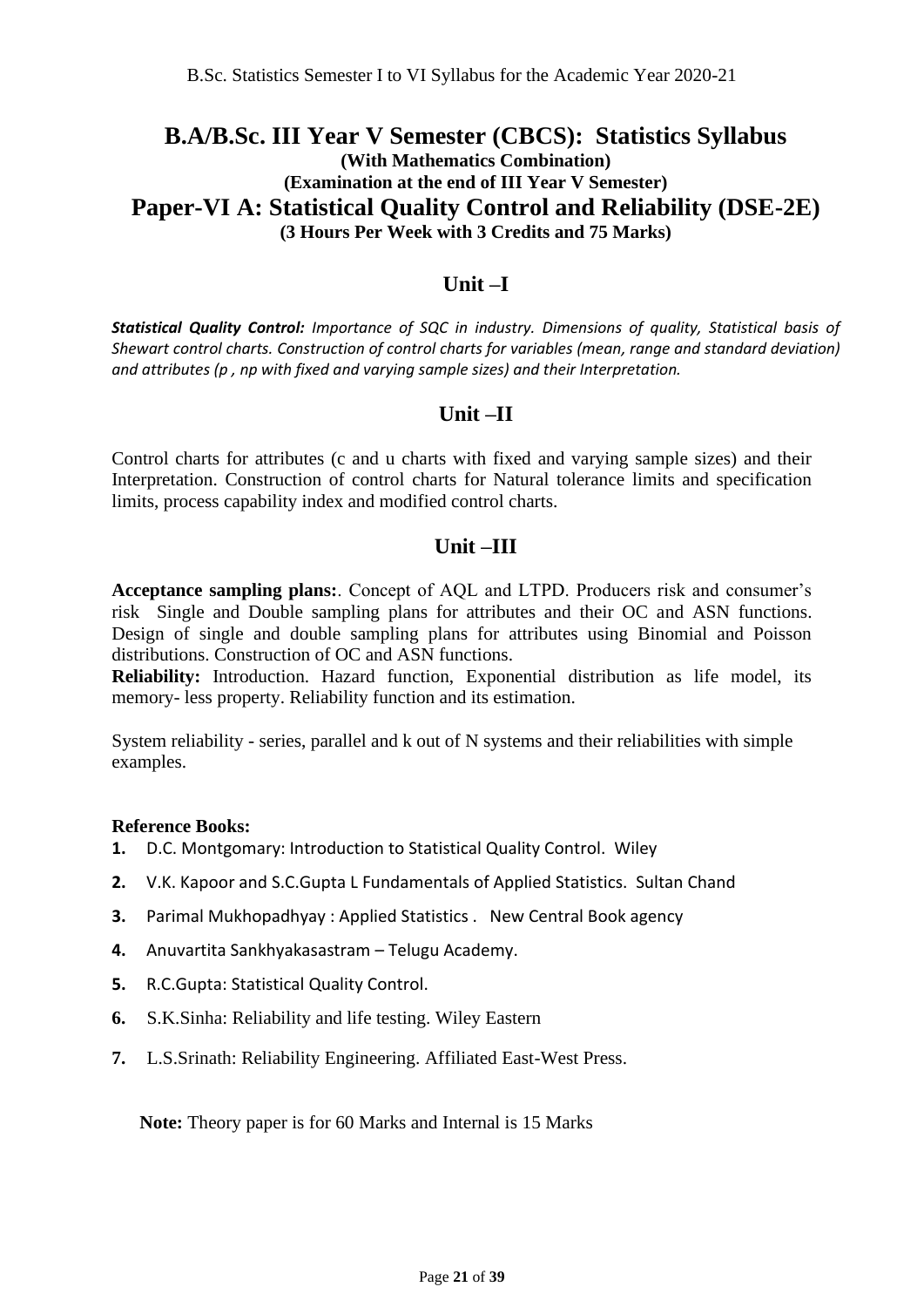## **B.A/B.Sc. III Year V Semester (CBCS): Statistics Syllabus (With Mathematics Combination) (Examination at the end of III Year V Semester) Paper-VI B: Bio-Statistics - I (DSE-2E) (3 HPW with 3 Credits and 75 Marks)**

### **Unit –I**

Bioassay : The purpose and structure of biological assay. Types of biological assays, Direct assays, Ratio estimates, asymptotic distributions: Feller's theorem. Regression approach to estimate dose – response and relationships.

### **Unit –II**

Logit and Probit approaches when dose-response curve for standard preparation is unknown, quantal responses, methods of estimation of parameters, estimation of extreme quantiles, dose allocation schemes, polychotomous quantal response, estimation of points on the quantal response function**.** 

### **Unit –III**

Statistical Genetics: Basic terminology of genetics.Frequencies of genes and genotypes, Mendal's law, Hardy-Weinberg equilibrium. Mating Frequencies, estimation of allele frequency (dominant / codominant cases). Multiple alleles.

Approach to equilibrium for X-linked gene, natural selection, mutation, genetic drift, equilibrium when both natural selection and mutation are operative**.** 

#### **Reference Books:**

- 1. D.J.Finney (1970): Statistical methods in Biological Assay. Charles Griffin.
- 2. Govindarajulu (2000): Statistical Techniques in Bioassay. Karger Publishers/Panther Publishers.
- 3. C.C.Li (1976): First course in population genetics. Boxwood press, California.
- 4. Falcon and Mackay (1998) : Introduction to quantitative genetics. Longman
- 5. J.F.Lawless: Statistical models and methods of life data. Wiley.
- 6. James F Crow and Motoo Kimura: An Introduction to Population Genetics Theory. Alpha edition.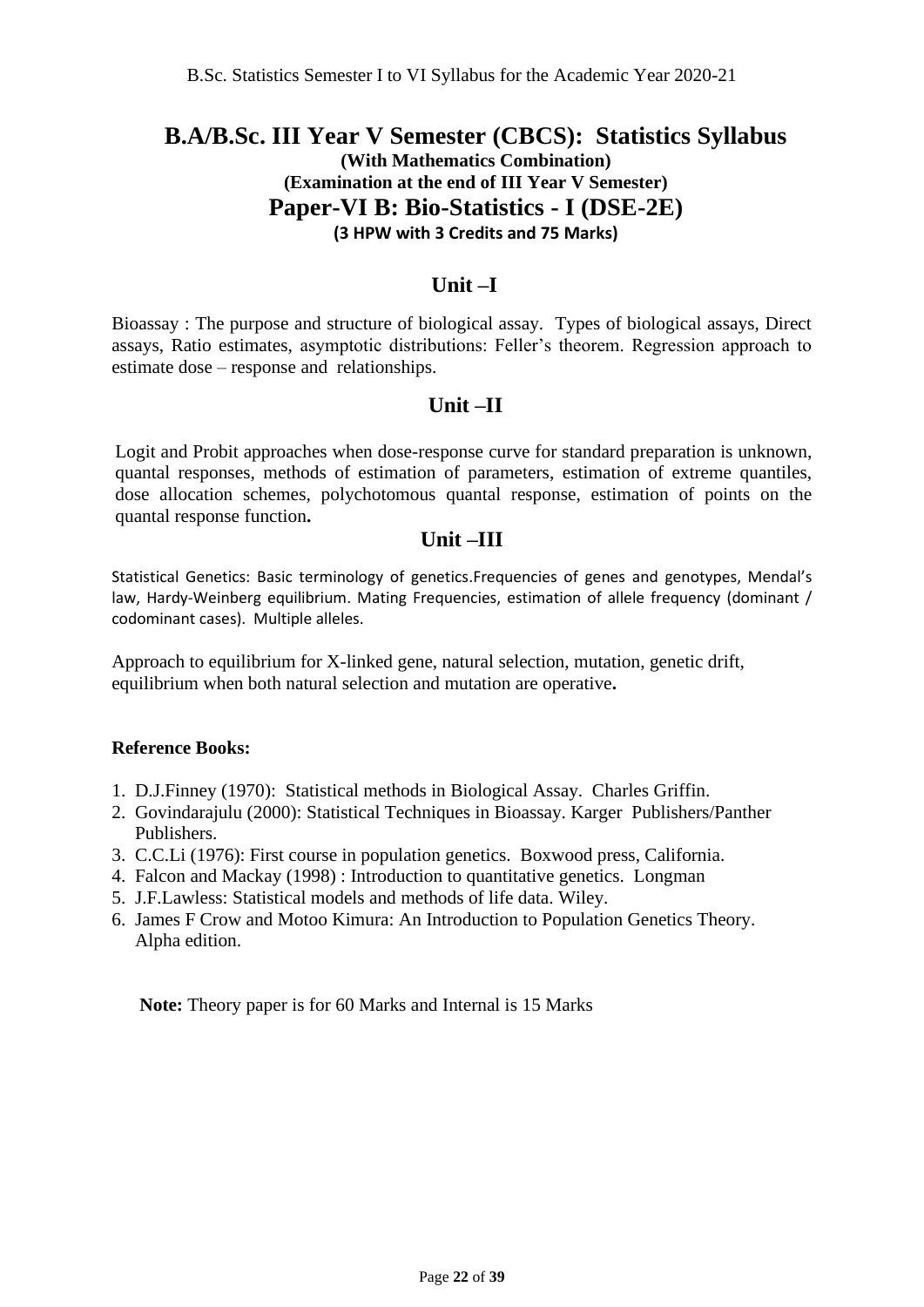## **B.A/B.Sc. III Year V Semester (CBCS): Statistics Syllabus (With Mathematics Combination) (Examination at the end of III Year V Semester) Paper-VI C: Actuarial Statistics - I (DSE-2E) (3 HPW with 3 Credits and 75 Marks)**

## **Unit –I**

Utility theory, insurance and utility theory, models for individual claims and their sums, survival function, curate future lifetime, force of mortality.

## **Unit –II**

Life table and its relation with survival function examples, assumptions of fractional ages, some analytical laws of mortality select and ultimate tables**.** 

Multiple life functions, joint life and last survivor status, insurance and annuity benefits through multiple life functions, evaluation for special mortality laws.

### **Unit –III**

Multiple decrement models, deterministic and random survivorship groups, associated single decrement tables, central rates of multiple decrement, net single premiums and their numerical evaluations.

Distribution of aggregate claims, compound Poisson distribution and its applications.

#### **Reference Books:**

`

- 1. N.L.Bowers, H.U.Gerber, J.C.Hickman, D.A.Jones and C.J.Nesbitt (1986): Actuarial Mathematics, Society of Actuaries, Ithaca, Illinois,USA .
- 2. Neill,A.(1977): Life contingencies, Heineman.
- 3. Spurgeon E.T.(1972): Life contingencies, Cambridge University Press
- 4. Benjamin,B and Pollard,J.H(1980): Analysis of Mortality and other Actuarial **Statistics**
- 5. Federation of Insurance Institutes study courses: mathematical basis of Life Assurance (Published by Federation if Insurance Institutes, Bombay).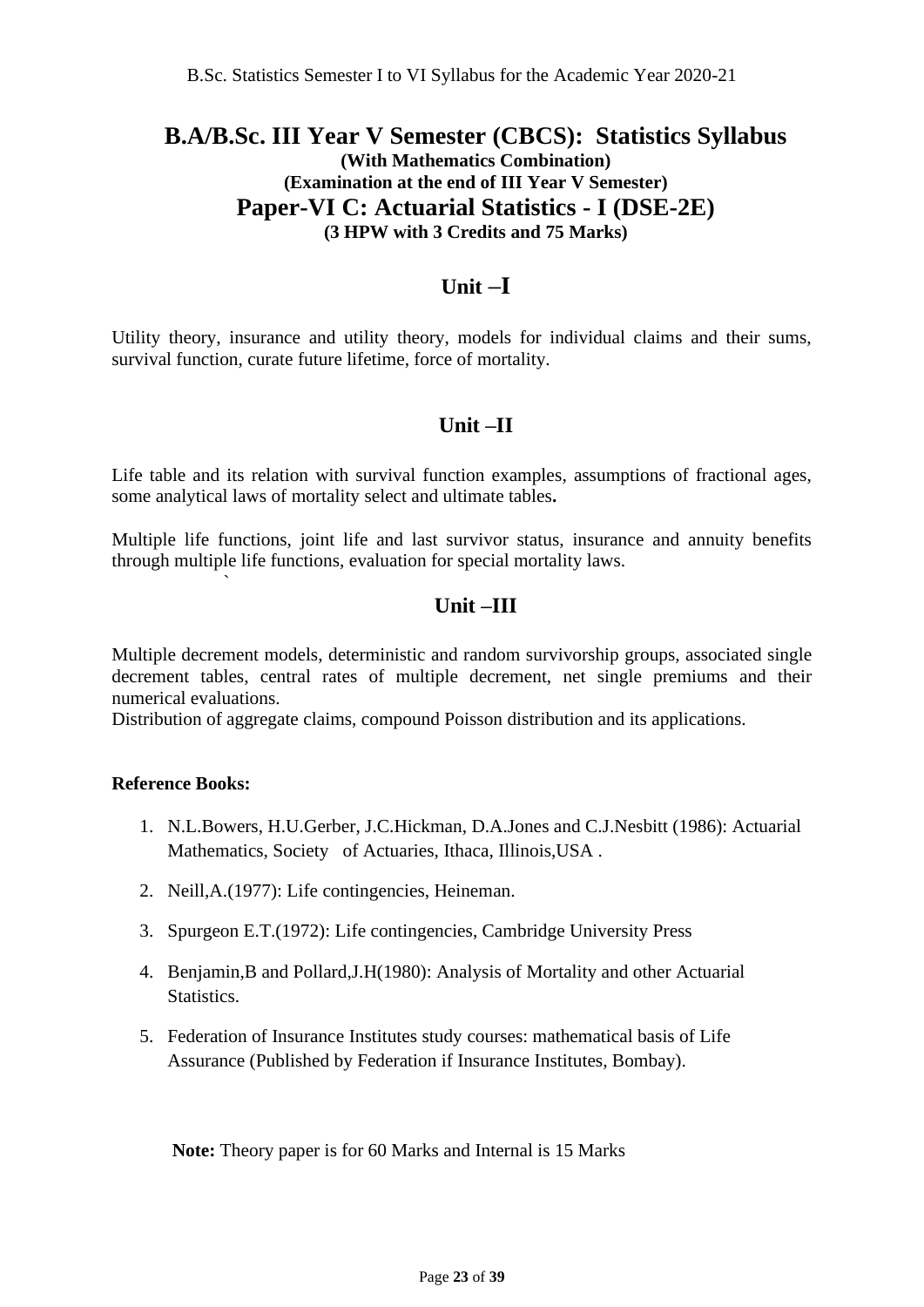## **B.A/B.Sc. III Year V Semester (CBCS): Statistics Syllabus**

**(With Mathematics Combination) (Examination at the end of III Year V Semester) Practical Paper-V: Theory Paper V and Elective VI A (with 2 HPW, Credits 1 and 25 Marks)**

### **Section – A**

- 1. Estimation of Population mean, population total and variance of these estimates by Simple random sampling with and without replacement. Comparison between SRSWR and SRSWOR
- 2. Stratified random sampling with proportional and optimum allocations. Comparison between proportional and optimum allocations with SRSWOR
- 3. Systematic sampling with  $N = nk$ . Comparison of Systematic sampling with Stratified and SRSWOR
- 4. Measurement of trend by method of least squares and moving averages.
- 5. Determination of seasonal indices by the method of Ratio to moving averages.
- 6. Determination of seasonal indices by the method of Ratio to trend.
- 7. Determination of seasonal indices by the method of link Relatives.

## **Section – B**

- 8. Construction of  $X$ , **R** and  $\sigma$  charts.
- 9. Construction of p, np, charts with fixed and varying n.
- 10. Construction of c and u charts.
- 11. Designing a single sampling plan and construction of its OC and ASN curves.
- 12. Designing a double sampling plan and construction of its OC and ASN curves.

#### **Note: The question paper consists of TWO sections. Section A Consists of 2 Questions From Section A of Practical paper V and Section B consists of 2 questions from Section B of Practical paper V.**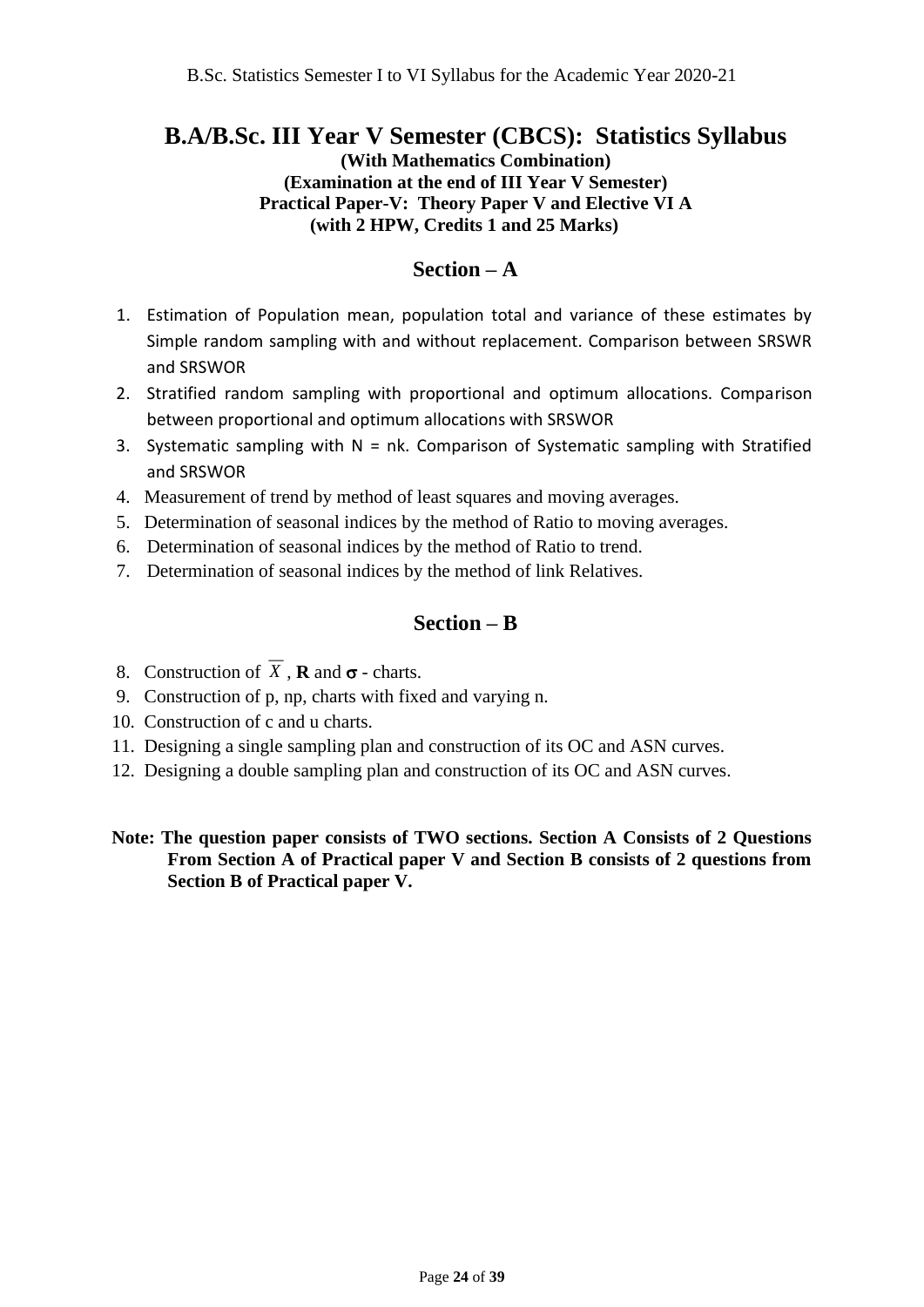## **B.A/B.Sc. III Year V Semester (CBCS): Statistics Syllabus**

**(With Mathematics Combination) (Examination at the end of III Year V Semester) Practical Paper-V: Theory Paper V and Elective VI B (with 2 HPW, Credits 1 and 25 Marks)**

### **Section – A**

- 1. Estimation of Population mean, population total and variance of these estimates by Simple random sampling with and without replacement. Comparison between SRSWR and SRSWOR
- 2. Stratified random sampling with proportional and optimum allocations. Comparison between proportional and optimum allocations with SRSWOR

3. Systematic sampling with  $N = nk$ . Comparison of Systematic sampling with Stratified and

#### SRSWOR

- 4. Measurement of trend by method of least squares and moving averages.
- 5. Determination of seasonal indices by the method of Ratio to moving averages.
- 6. Determination of seasonal indices by the method of Ratio to trend.
- 7. Determination of seasonal indices by the method of link Relatives.

## **Section – B**

- 8. Fitting of exponential growth model to data by linearization method.
- 9. Fitting of logistic growth model.
- 10. Dose response relation and its estimation by least squares method and by MLE method.
- 11. Estimation of extreme quantiles and points on the quantal response .
- 12. Hardy –Weinberg equilibrium frequencies and Estimation of allele frequencies.
- 13. Effects of mutation and selection and the Hardy -Weinberg test.
- 14. Equilibrium—Balance between selection and mutation.
- **Note : The question paper consists of TWO sections. Section A Consists of 2 Questions from Section A of Practical paper V and Section B consists of 2 questions from Section B of Practical paper V.**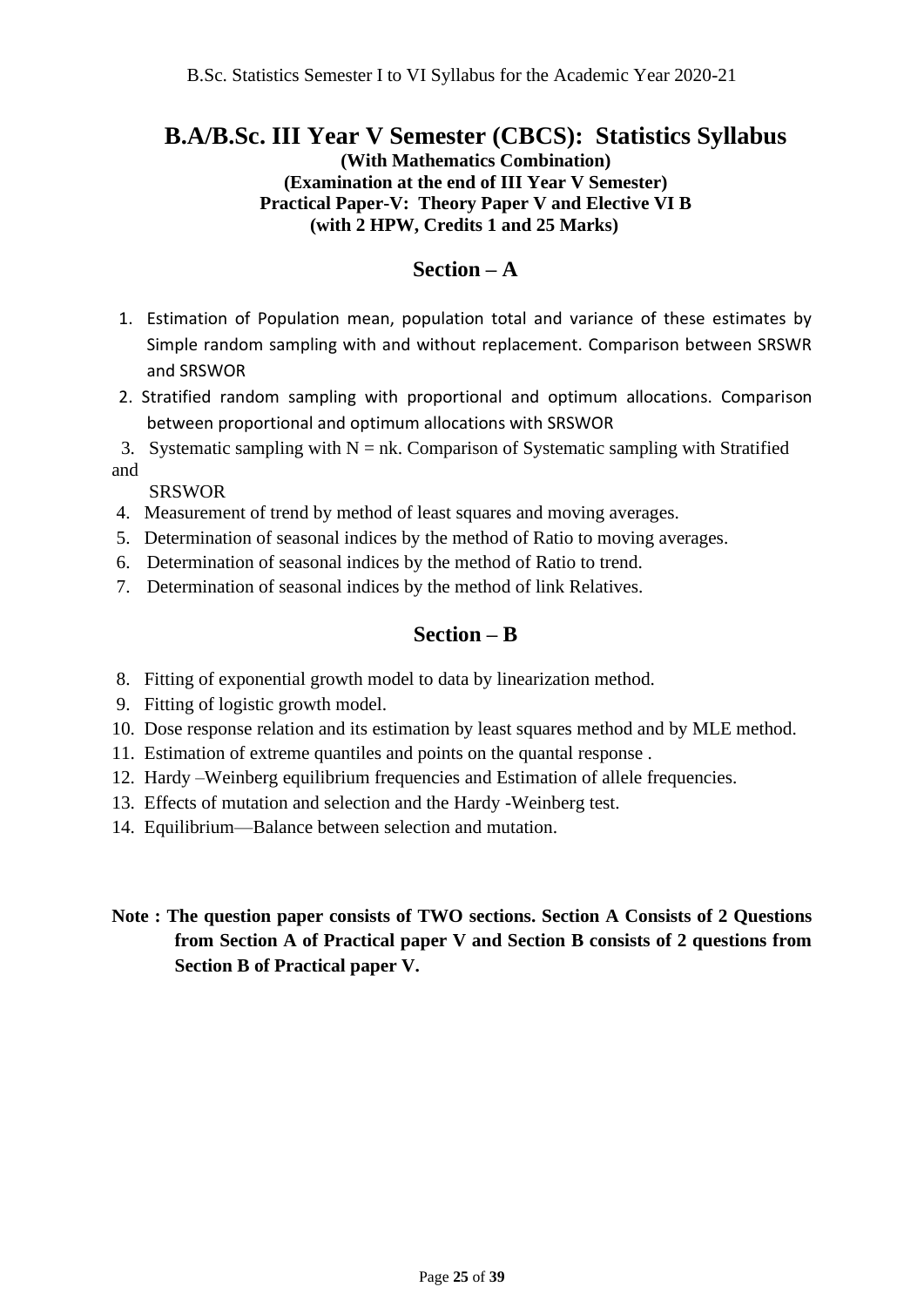## **B.A/B.Sc. III Year V Semester (CBCS): Statistics Syllabus**

**(With Mathematics Combination) (Examination at the end of III Year V Semester) Practical Paper-V: Theory Paper V and Elective VI C (with 2 HPW, Credits 1 and 25 Marks)**

### **Section – A**

- 1. Estimation of Population mean, population total and variance of these estimates by Simple random sampling with and without replacement. Comparison between SRSWR and SRSWOR
- 2. Stratified random sampling with proportional and optimum allocations. Comparison between proportional and optimum allocations with SRSWOR
- 3. Systematic sampling with  $N = nk$ . Comparison of Systematic sampling with Stratified and

SRSWOR

- 4. Measurement of trend by method of least squares and moving averages.
- 5. Determination of seasonal indices by the method of Ratio to moving averages.
- 6. Determination of seasonal indices by the method of Ratio to trend.
- 7. Determination of seasonal indices by the method of link Relatives.

### **Section – B**

- 8. Computation of values of utility function.
- 9. Computation of various components of life tables.
- 10. Construction of multiple decrement table for deterministic survival group.
- 11. Determination of distribution function, survival function and force of mortality.
- 12. Construction of multiple decrement table for random survivorship group.
- 13. Construction of select, ultimate and aggregate mortality.
- 14. Calculation of p.d.f. and distribution function of aggregate claims.

### **Note : The question paper consists of TWO sections. Section A Consists of 2 Questions from Section A of Practical paper V and Section B consists of 2 questions from Section B of Practical paper V.**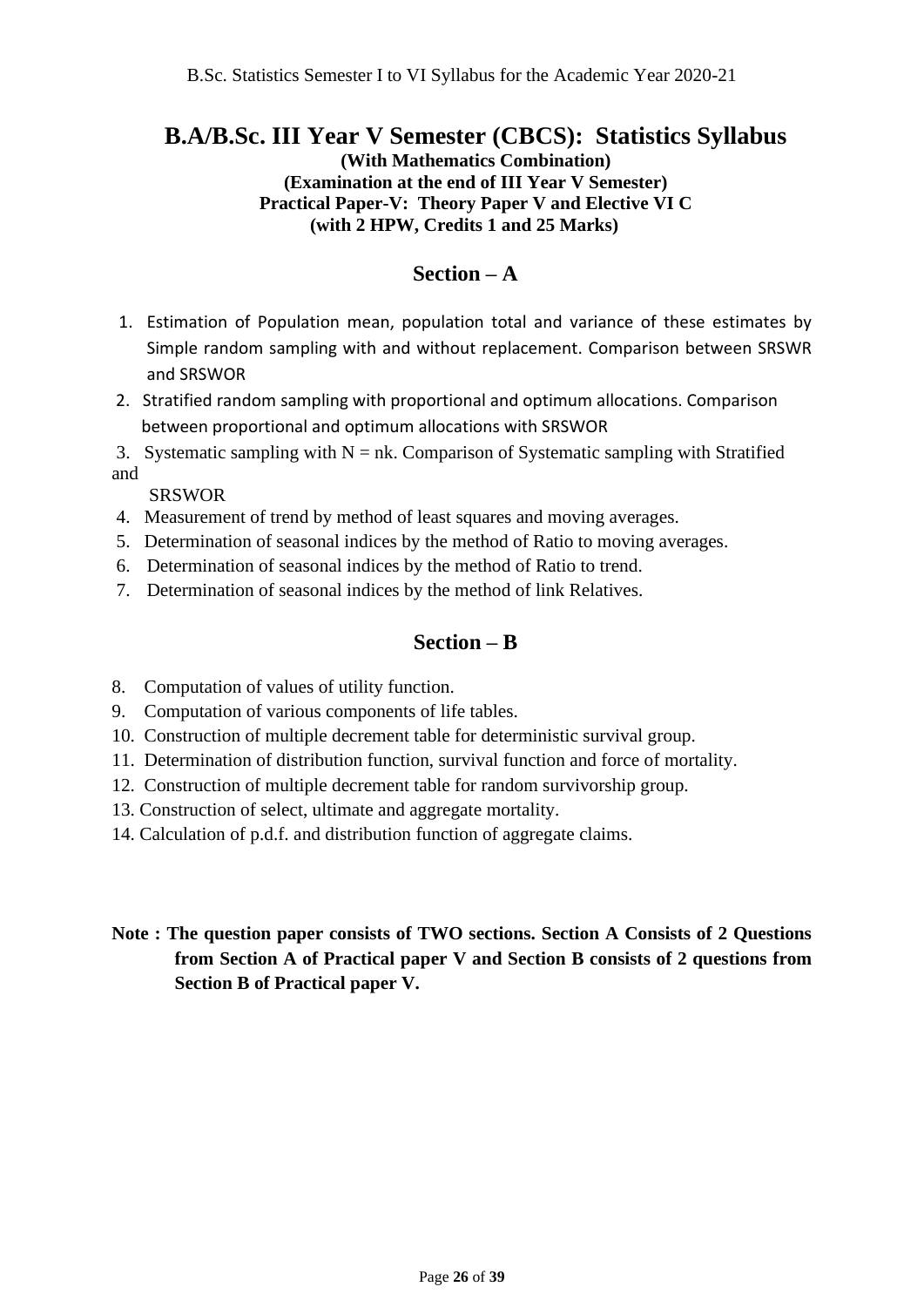## **B.A/B.Sc. III Year V Semester (CBCS): Statistics Syllabus (With Mathematics Combination) (Examination at the end of III Year V Semester) Practical Paper-VI: MS - EXCEL (with 2 HPW, Credits 1 and 25 Marks)**

#### **Time Series Analysis**

- 1. Measurement of trend by method of least squares and moving averages.
- 2. Determination of seasonal indices by the method of Ratio to moving averages.
- 3. Determination of seasonal indices by the method of Ratio to trend.
- 4. Determination of seasonal indices by the method of link Relatives.

#### **Index Numbers**

5. Base shifting, splicing and Deflation.

#### **Statistical Quality Control**

- 6 Construction of  $\bar{x}$ , **R** and  $\sigma$  charts.
- 7 Construction of p and np charts with fixed n.
- 8 Construction of p and np charts with varying n.
- 9 Construction of c and u charts.

#### **Demand Analysis**

- 10 Construction of Lorenz curve.
- 11 Fitting of Pareto law to an income data.
- **Note 1 : Training shall be on establishing formulae in Excel cells and deriving the results. The Excel output shall be exported to MSWord for writing inferences.**
- **Note 2 : The question paper consists of TWO sections. Section A Consists of 2 Questions from Paper VI Practical and Section B consists of 2 questions on MS – Excel from Semesters I and III respectively.**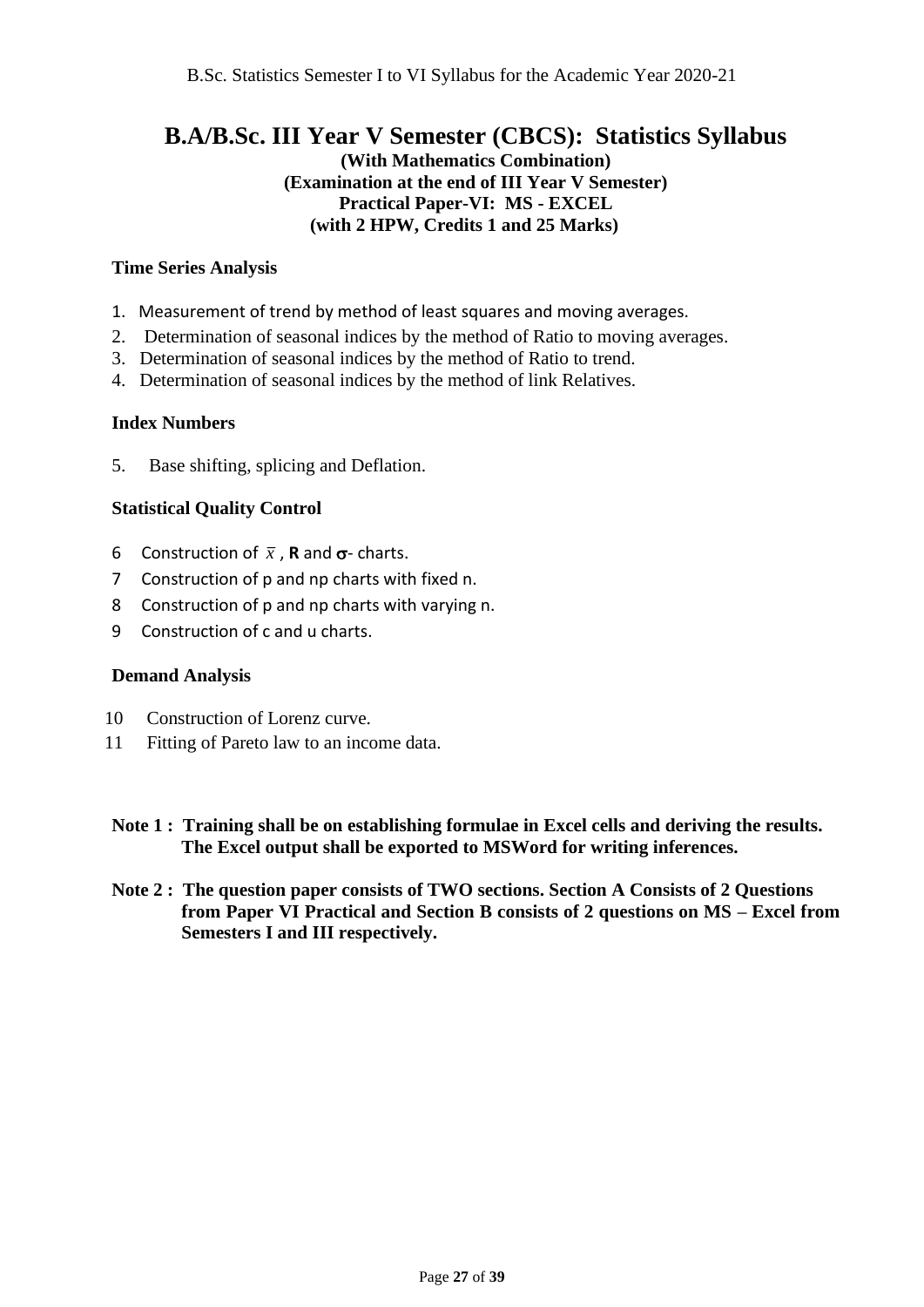## **B.A/B.Sc. III Year VI Semester (CBCS): Statistics Syllabus (With Mathematics Combination) (Examination at the end of III Year V Semester) SEC-3: Big Data Analysis (2 HPW with 2 Credits and 50 Marks)**

### **UNIT I**

**The Rise of Big Data:** What is Big Data and why does it matter; Web Data: The original Big Data; The cross section of Big Data and the value they hold;

## **UNIT II**

**Taming Big Data: The Technologies, Process and Methods:** The Evolution of Analytic Scalability, The Evolution of Analytic Process, The Evolution of Analytic Tools and Methods.

#### **Text Book:**

1. Bill Franks, "Taming the Big Data Tidal Wave: Finding Opportunities in Huge Data Streams with Advanced Analytics", John Wiley & sons, 2012. ( Chapters 1 to 6).

#### **Reference Books:**

- 1. Michael Berthold, David J. Hand, "Intelligent Data Analysis", Springer, 2007.
- 2. Glenn J. Myatt, "Making Sense of Data", John Wiley & Sons, 2007
- 3. Pete Warden, "Big Data Glossary", O'Reilly, 2011.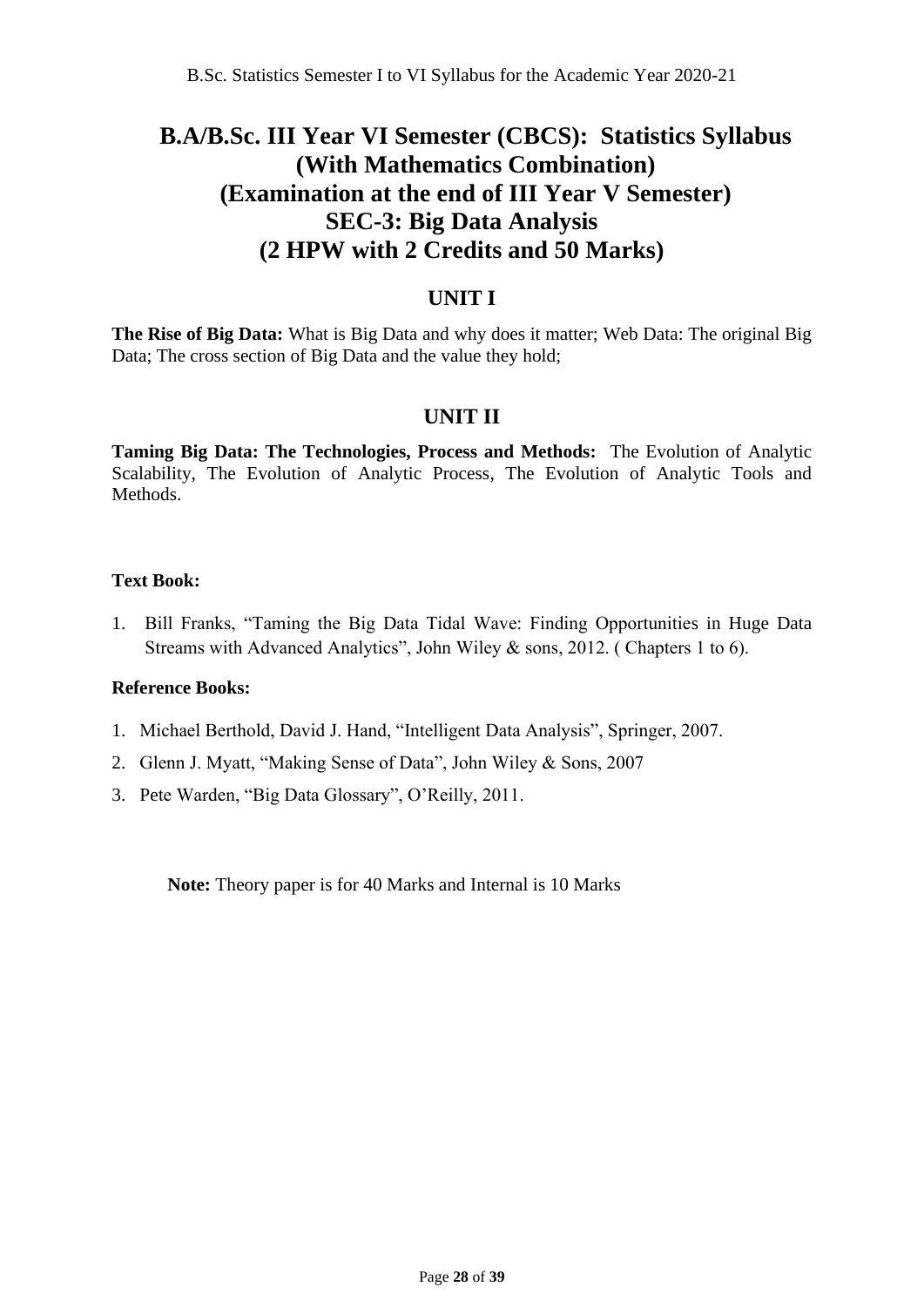## **B.A/B.Sc. III Year: Statistics Syllabus (Generic Elective-GE-1) (Examination at the end of III Year, Semester V) GE – 1 –Basic Statistics-1(with 2 HPW, Credits 2 and Marks 50).**

### **Unit – I**

Origin, Importance and growth of Statistics, Collection and tabulation of data.Frequency distribution. Graphical and Pictorial representation of data. Measures of central tendency: Mean, Median and Mode their merits and demerits with examples. Partition Values: Quartiles, Deciles and percentiles and examples.

Measures of dispersion: Range and standard deviation, coefficient of variation. Central and non-Central moments, coefficient of Skewness and Kurtosis, Examples.

## **Unit – II**

Review of permutations and combinations. Deterministic and random experiment, Sample space, event mutually exclusive, equally likely and independent events with examples. Mathematical, Statistical and axiomatic definition of probability, Addition theorem, conditional probability and multiplication theorem of probability. Statistical independence and Bayes theorem –simple examples (all theorems without proofs and only statements).

#### **List of reference books:**

- 1. V.K.Kapoor and S.C.Gupta: Fundamentals of Mathematical Statistics, Sultan Chand & Sons, New Delhi
- 2. GoonAM,GuptaMK,Das Gupta B : Fundamentals of Statistics , Vol-I, the World Press Pvt.Ltd., Kolakota.
- 3. Charles M.Grinstead and Laurie Snell, J: Introduction to Probability, American Mathematical Society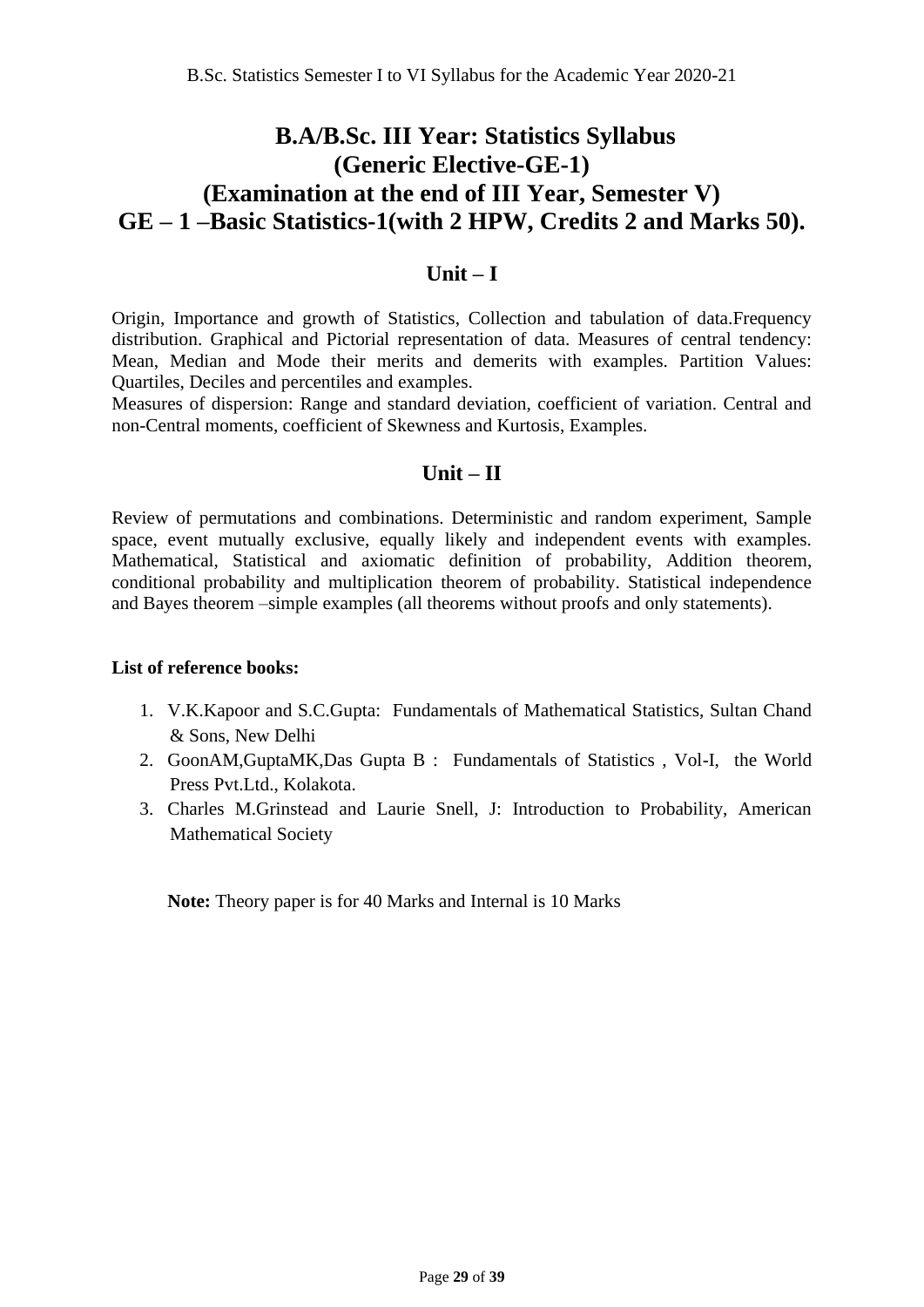## **B.A/B.Sc. III Year VI Semester (CBCS): Statistics Syllabus (With Mathematics Combination) (Examination at the end of III Year VI Semester) Paper-VII: Design of Experiments, Vital Statistics, Official Statistics and Business Forecasting (DSC-2F)**

**(3 HPW with 3 Credits and 75 Marks)**

### **Unit –I**

*Analysis of Variance and Design of Experiments : Concept of Gauss-Markoff linear model with examples, statement of Cochran's theorem, ANOVA – one-way, two-way classifications with one observation per cell Expectation of various sums of squares, Statistical l analysis, Importance and applications of design of experiments.* 

*Principles of experimentation: Analysis of Completely randomized Design (C.R.D), Randomized Block Design (R.B.D)*

#### **Unit –II**

Latin Square Design (L.S.D) including one missing observation, expectation of various sum of squares. Comparison of the efficiencies of above designs.

**Official Statistics**: Functions and organization of CSO and NSSO. Agricultural Statistics, area and yield statistics. National Income and its computation, utility and difficulties in the estimation of national income.

**Business Forecasting:** Role of forecasting in Business, Steps in Forecasting, Methods of Forecasting, Choice of a method of Forecasting, Theories of Business Forecasting, Cautions while using Forecasting Techniques.

#### **Unit – III**

**Vital statistics:** Introduction, definition and uses of vital statistics. Sources of vital statistics, registration method and census method. Rates and ratios, Crude death rates, age specific death rate, standardized death rates, crude birth rate, age specific fertility rate, general fertility rate, total fertility rate. Measurement of population growth, crude rate of natural increase- Pearl's vital index. Gross reproductive rate sand Net reproductive rate, Life tables, construction and uses of life tables and Abridged life tables.

#### **Reference Books:**

- 1. V.K.Kapoor and S.C.Gupta : Fundamentals of Applied Statistics. Sultan Chand
- **2.** ParimalMukhopadhyay : Applied Statistics . New Central Book agency.
- 3. M.R.Saluja : Indian Official Statistics. ISI publications.
- 4. B.L.Agarwal: Basic Statistics. New Age publications.
- 5. S.P.Gupta : Statistical Methods. Sultan Chand and Sons.
- 6. Pratirupa Sidhanthamulu Telugu Academy. Prayoga Rachana and Visleshana Telugu Academy.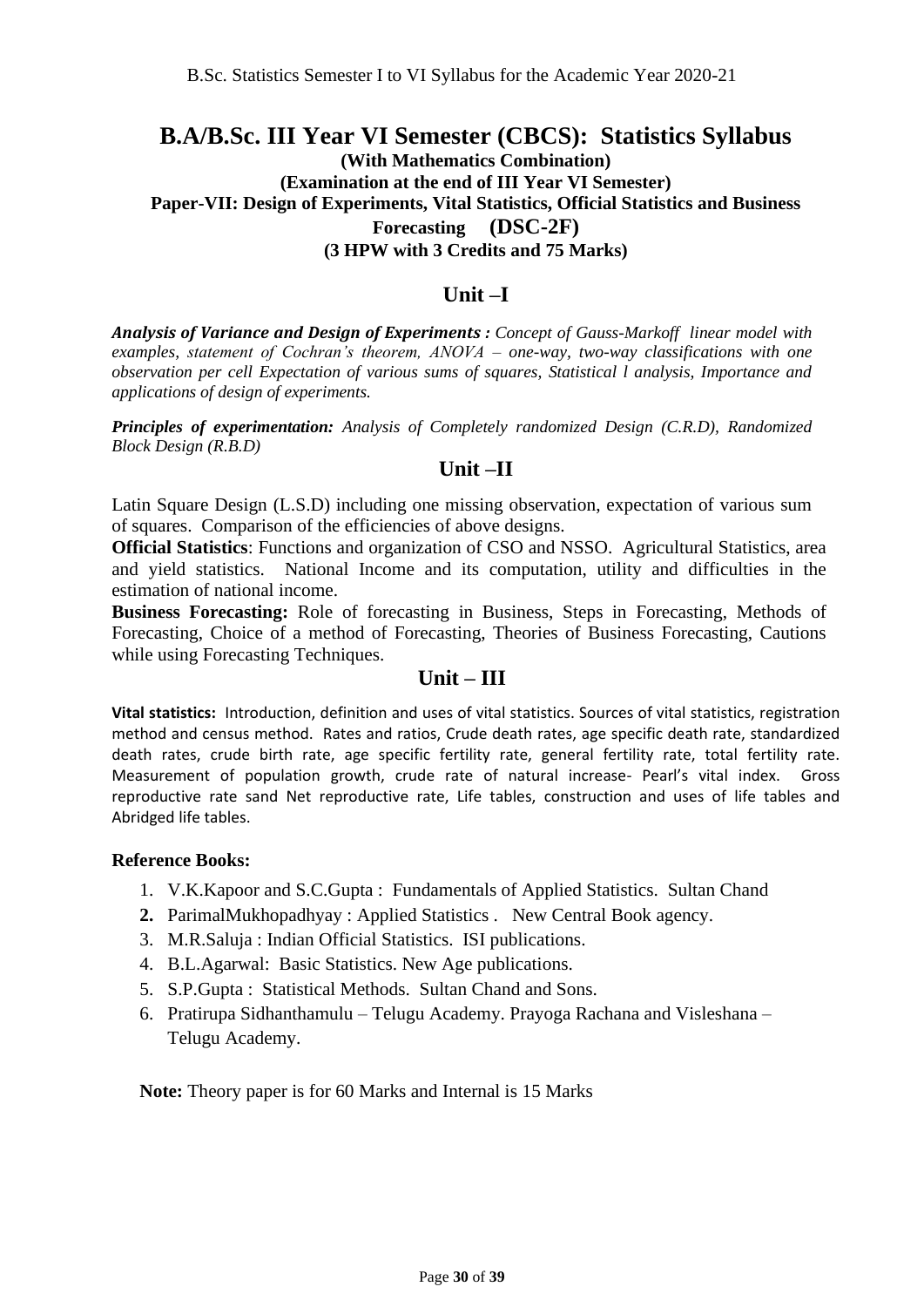## **B.A/B.Sc. III Year VI Semester (CBCS): Statistics Syllabus (With Mathematics Combination) (Examination at the end of III Year VI Semester) Paper-VIII A: Operations Research (DSE-2F) (3 Hours Per Week with 3 Credits and 75 Marks)**

### **Unit –I**

Operations Research: Meaning and scope of OR. Convex sets and their properties. Definition of general LPP. Formulation of LPP. Solution of LPP by graphical method. Statements of Fundamental theorem of LPP and other related theorems. Simplex algorithm.

Concept of artificial variables. Big –M /Penalty method and two-phase simplex methods. Concept of degeneracy and resolving it.

### **Unit –II**

Concept of duality of LPP. Dual Primal relationship, Statement of Fundamental Theorem of Duality.

Definition of transportation problem, TPP as a special case of LPP, Initial basic feasible solutions by North-West Corner Rule, Matrix minimum method and VAM. Optimal solution through MODI tableau and stepping stone method for balanced and unbalanced transportation problem.

## **Unit –III**

Degeneracy in TP and resolving it. Concept of Transshipment problem.

Formulation and description of Assignment problem and its variations. Assignment problem as special case of TP and LPP. Unbalanced assignment problem, optimal solution using Hungarian method and traveling salesman problem and its solution.

Problem of Sequencing. Optimal sequence of N jobs on two and three machines without passing.

#### **Reference Books:**

- 1. Kanti Swaroop, P.K.Gupta and ManMohan: Operations Research. Sultan Chand.
- 2. S.D. Sharma: Operations Research
- 3. J.K. Sharma: Operations Research Theory and Applications. Macmillan Publishers India LTD.
- 4. Parikriya Parishodhana Telugu Academy.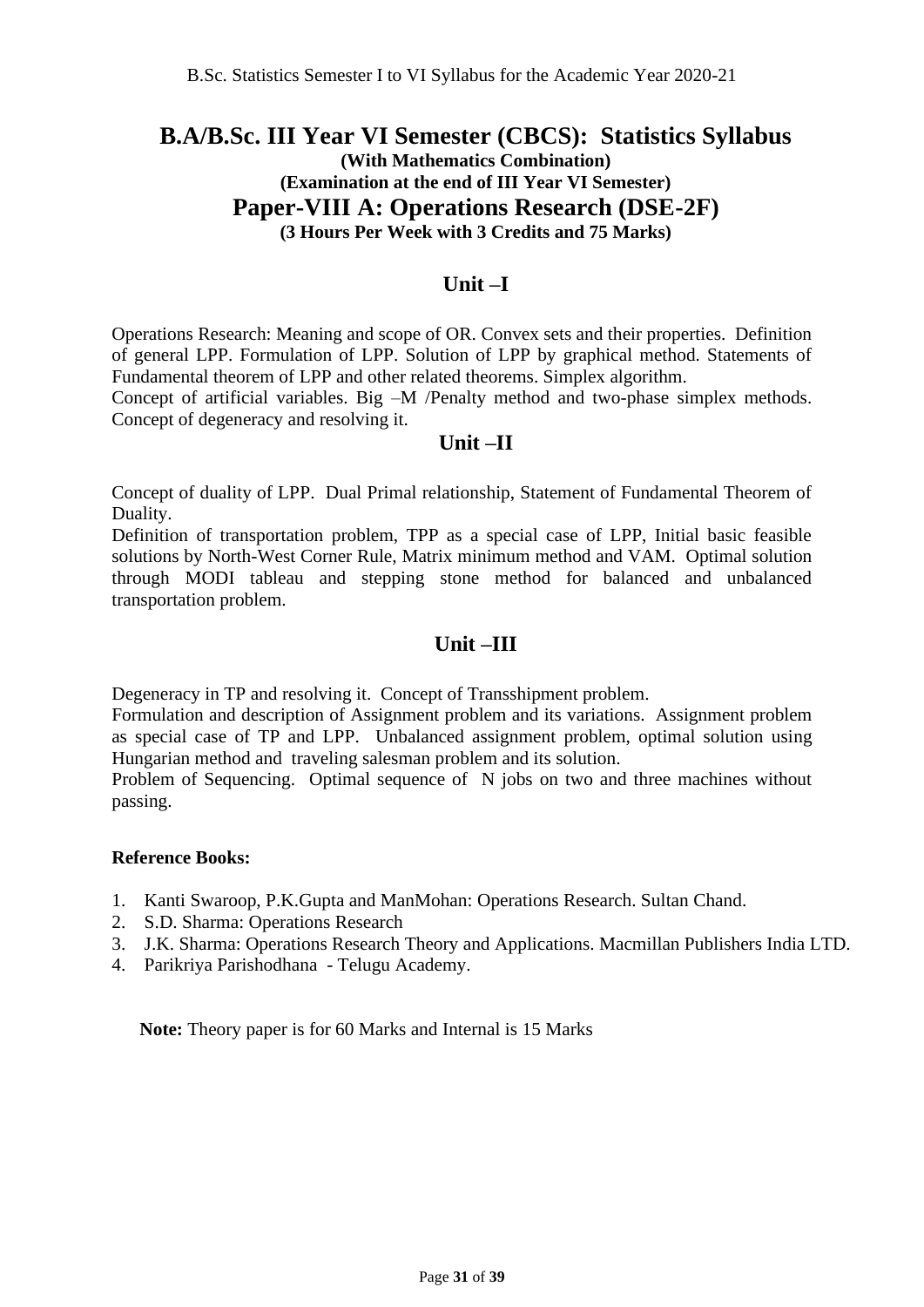## **B.A/B.Sc. III Year VI Semester (CBCS): Statistics Syllabus (With Mathematics Combination) (Examination at the end of III Year VI Semester) Paper-VIII B: Bio-Statistics - II (DSE-2F) (3 HPW with 3 Credits and 75 Marks)**

### **Unit –I**

Survival Analysis: Survival functions and hazard rates. Types of censoring and likelihood in these cases. Life distributions - Exponential, Gamma, Weibull, Lognormal, and Pareto. Linear failure rate. Point estimation, confidence intervals, scores, likelihood ratio, MLE, tests for these distributions.

#### **Unit –II**

Life tables, failure rates, mean residual life and their elementary properties, Ageing classes and their properties, Bathtub failure rate. Estimation of survival function.

Acturial estimator, Kaplan-Meier estimator, estimation under the assumption of IFR/ DFR. Tests of exponentiality against nonparametric classes, total time on test.

### **Unit –III**

Introduction to modern epidemiology, principles of epidemiological investigation, serveillance and disease monitoring in populations.

Epidemiologic measures: Organizing and presenting epidemiologic data, measures of disease frequency, measures of effect and association, causation and casual inference.

Design and analysis of epidemiologic studies. Types of studies, case-control studies, cohort studies, cross over design, regression models for the estimation of relative risk. Meta –analysis, quantitative methods in screening.

#### **Reference Books:**

- 1. Cox.D.R. and Oakes.D (1984): analysis of survival data. Chapman and Hall.
- 2. Miller, R.G. (12981): Survival analysis. John wiley.
- 3. Anil gore and S.A.Paranjpe (2000). A course in mathematical and statistical ecology. Kulwer Academic Publishers.
- 4. Rielon E.C (1977): An introduction to Mathematical Ecology. Wiley.
- 5. J.F.Lawless: Statistical models and methods of life data. Wiley.
- 6. James F Crow and Motoo Kimura: An Introduction to Population Genetics Theory. Alpha edition.
- 7. Abraham M.Lilienfeld : Foundations of Epidemiology. Oxford University Press.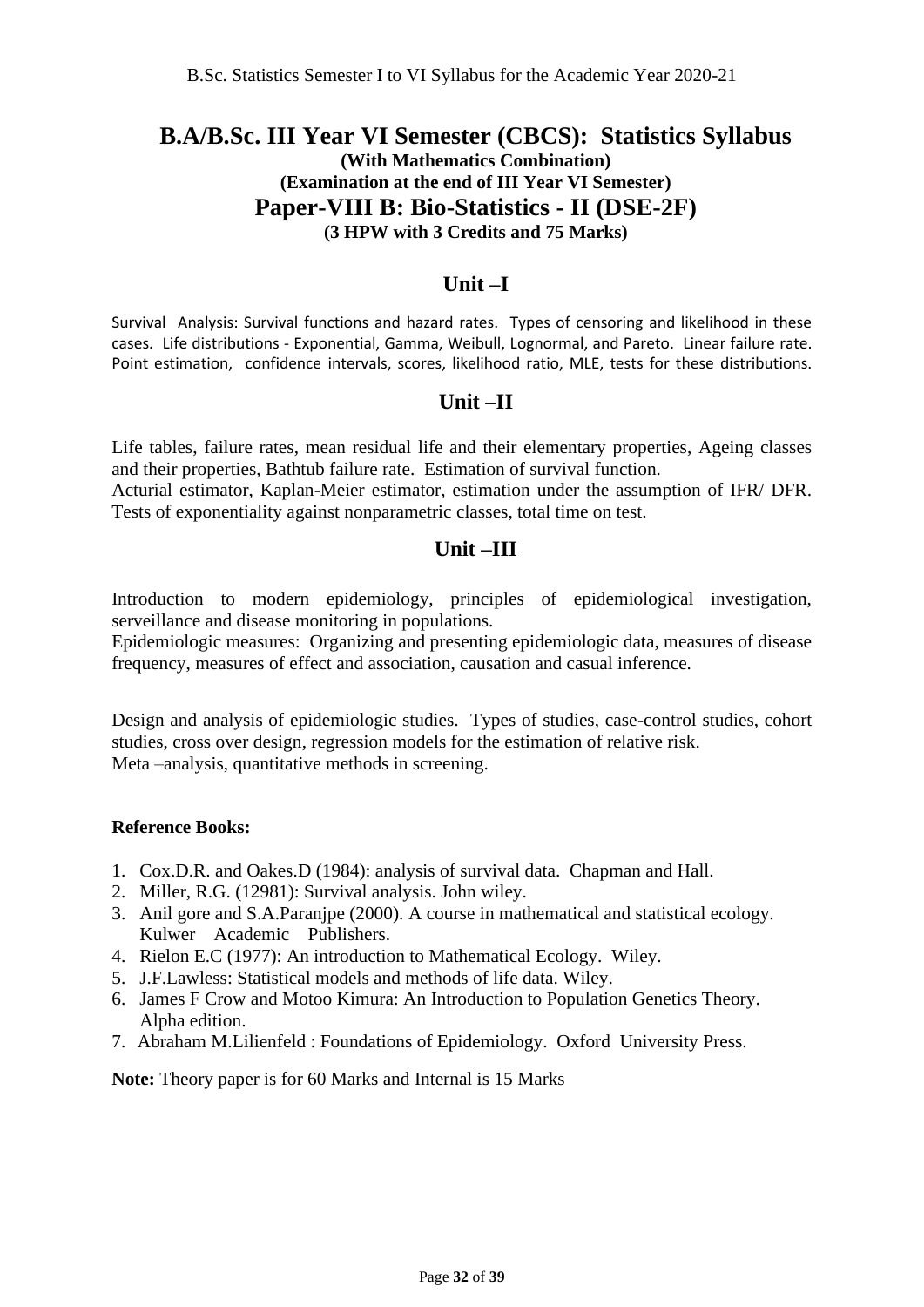## **B.A/B.Sc. III Year VI Semester (CBCS): Statistics Syllabus (With Mathematics Combination) (Examination at the end of III Year VI Semester) Paper-VIII C: Actuarial Statistics - II (DSE-2F) (3 HPW with 3 Credits and 75 Marks)**

### **Unit –I**

Elements of compound interest (nominal and effective rate of interest) Life annuities: single payment, continuous life annuities, discrete life annuities, life annuities with monthly payments, communication functions.

## **Unit –II**

Varying Life annuities, recursions and complete annuities- immediate and apportioable annuities –due.

Net premiums: Continuous and discrete premiums, true monthly payment premiums, apportionate premiums, commutation functions, and accumulation type benefits.

## **Unit –III**

Net premium reserves: continuous and discrete net premium reserve, reserves on a semi continuous basis, reserves based on true monthly premiums, reserves on an apportionable or accounted continuous basis reserves at fractional durations.

#### **Reference Books:**

- 1. N.L.Bowers, H.U.Gerber, J.C.Hickman, D.A.Jones and C.J.Nesbitt (1986): Actuarial Mathematics, Society of Actuaries, Ithaca, Illinois,USA .
- 2. Neill,A.(1977): Life contingencies, Heineman.
- 3. Spurgeon E.T.(1972): Life contingencies, Cambridge University Press
- 4. Benjamin,B and Pollard,J.H(1980): Analysis of Mortality and other Actuarial Statistics.
- 5. Federation of Insurance Institutes study courses: mathematical basis of Life Assurance
- 8. F.I.21 (Published by Federation if Insurance Institutes, Bombay).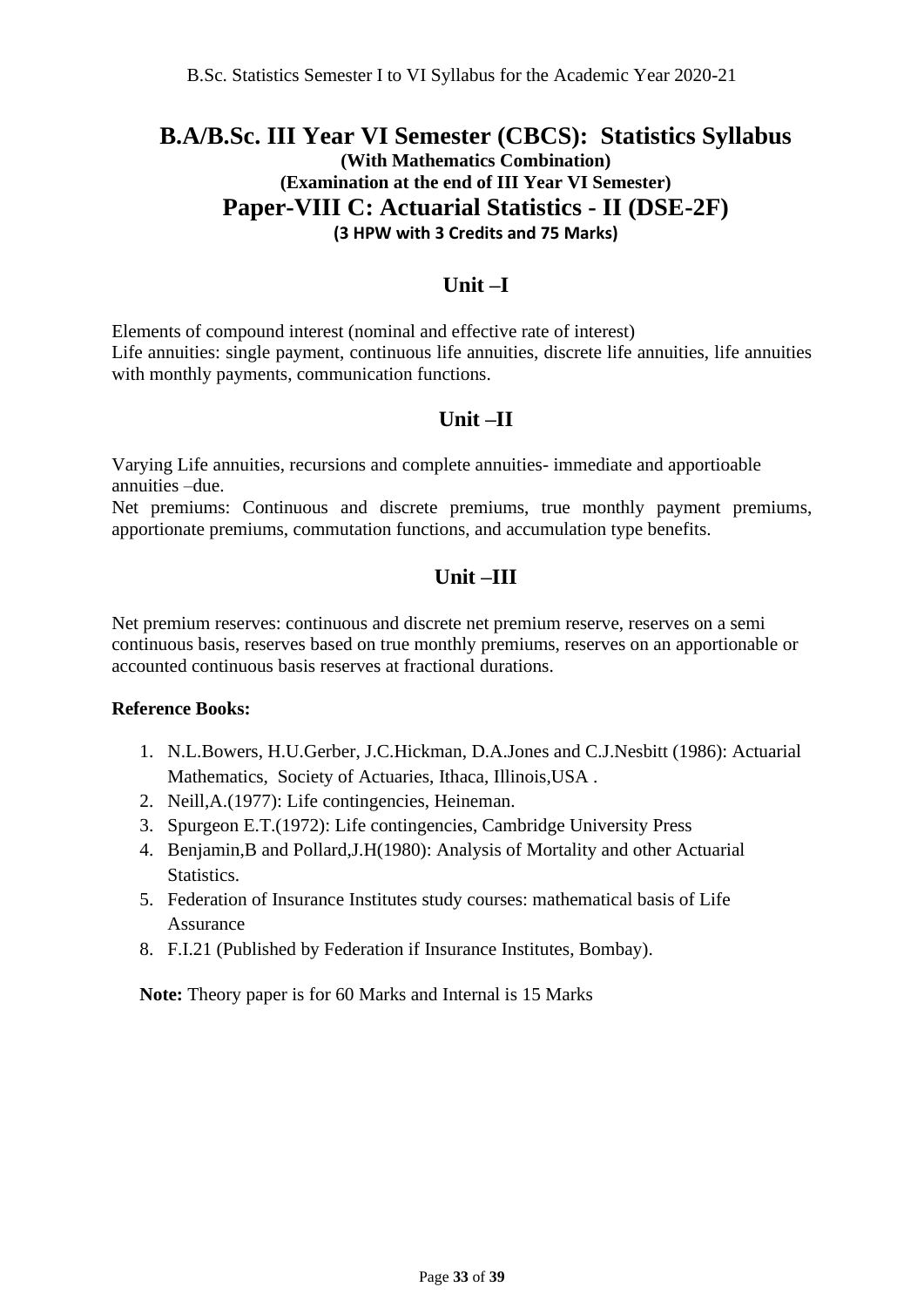## **B.A/B.Sc. III Year VI Semester (CBCS): Statistics Syllabus (With Mathematics Combination) (Examination at the end of III Year VI Semester) Practical Paper-VII: Theory Paper VII and Elective VIII A (DSC-2F) (with 2 HPW, Credits 1 and Marks 25)**

#### **Section –A**

- 1. Analysis of CRD
- 2. Analysis of RBD and Comparison of RBD with CRD with and without missing observation.
- 3. Analysis of RBD with one missing observation and computation of Critical Difference.
- 4. Analysis of LSD and Comparison of LSD with RBD with CRD.
- 5. Analysis of LSD with one missing observation and computation of Critical Difference.
- 6. Computation of Morality rates and Fertility rates and Construction of complete life tables.

#### **Section –B**

- 7. Solution of L.P. problem by simplex method and reading the solution of the dual problem from Optimal Simplex table.
- 8. Solution of L.P. problem by Big-M Method.
- 9. Two-phase simplex method.
- 10. IBFS for a transportation problem by North-West corner rule, Matrix minimum method and Vogel's approximation method and also Optimum solution to balanced and unbalanced transportation problem by MODI method.
- 11. Optimum solution to balanced and unbalanced Assignment problem by Hungarian method and also Solution of traveling salesman problem.
- 12. Computation of Optimal Sequence and idle time for N jobs on 2 and 3 machines.
- **Note: The question paper consists of TWO sections. Section A Consists of 2 Questions from Section A of Practical paper VII and Section B consists of 2 questions from Section B of Practical paper VII.**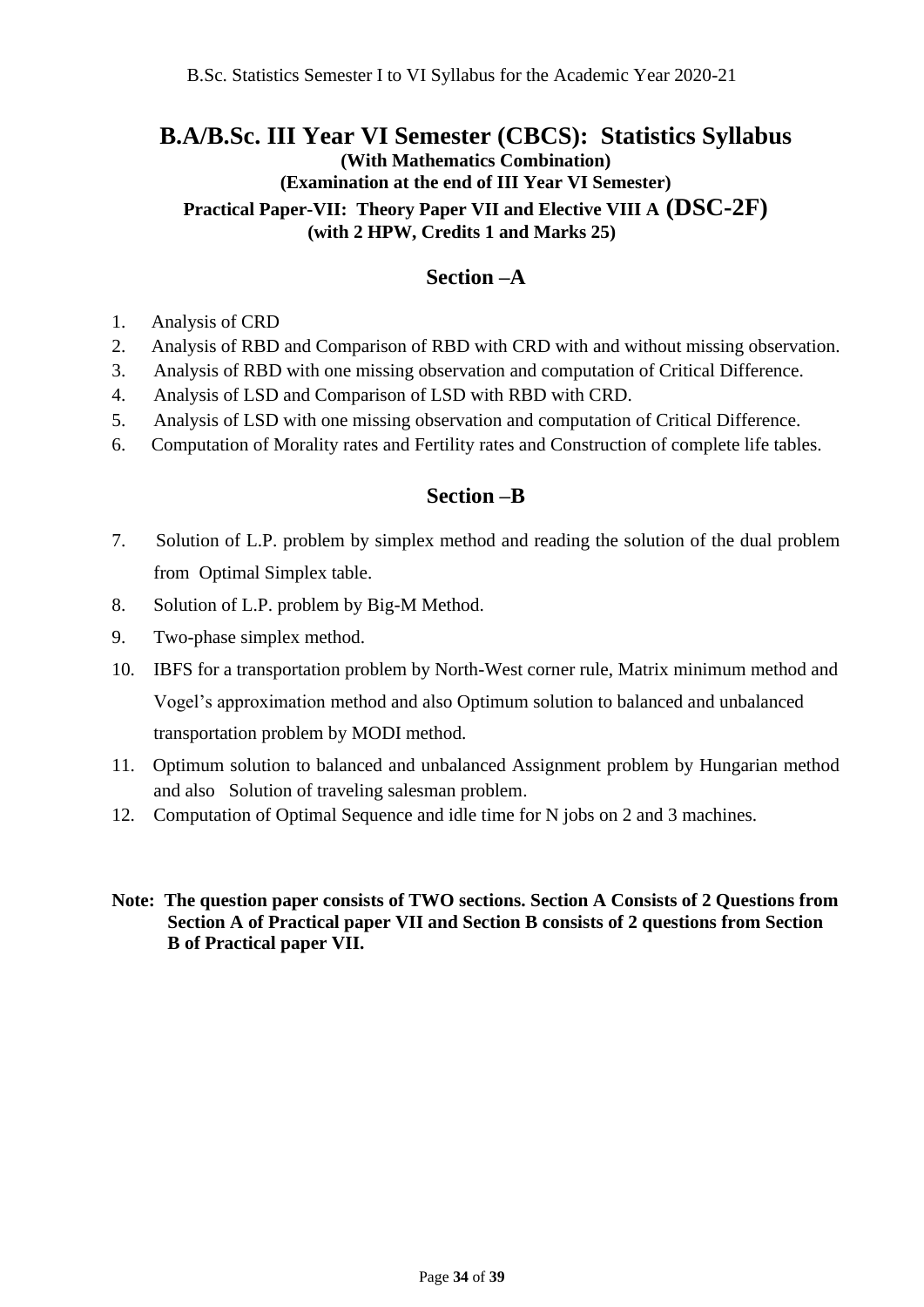## **B.A/B.Sc. III Year VI Semester (CBCS): Statistics Syllabus (With Mathematics Combination) (Examination at the end of III Year VI Semester) Practical Paper-VII: Theory Paper VII and Elective VIII B (DSC-2F)**

**(with 2 HPW, Credits 1 and Marks 25)**

### **Section –A**

- 1. Analysis of CRD
- 2. Analysis of RBD and Comparison of RBD with CRD with and without missing observation.
- 3. Analysis of RBD with one missing observation and computation of Critical Difference.
- 4. Analysis of LSD and Comparison of LSD with RBD with CRD.
- 5. Analysis of LSD with one missing observation and computation of Critical Difference.
- 6. Computation of Morality rates and Fertility rates and Construction of complete life tables.

### **Section –B**

- 7. Parameter estimation in exponential and Weibull distributions—Type-I, Type-II censoring.
- 8. LR tests for exponential and Weibull distribution.
- 9. Actuarial method of estimation.
- 10. Kaplan-Meier estimator.
- 11. Fitting bathtub shaped hazard function.
- 12. Risk difference, risk ratio and odd ratio.
- 13. Cox Regression.
- **Note: The question paper consists of TWO sections. Section A Consists of 2 Questions from Section A of Practical paper VII and Section B consists of 2 questions from Section B of Practical paper VII.**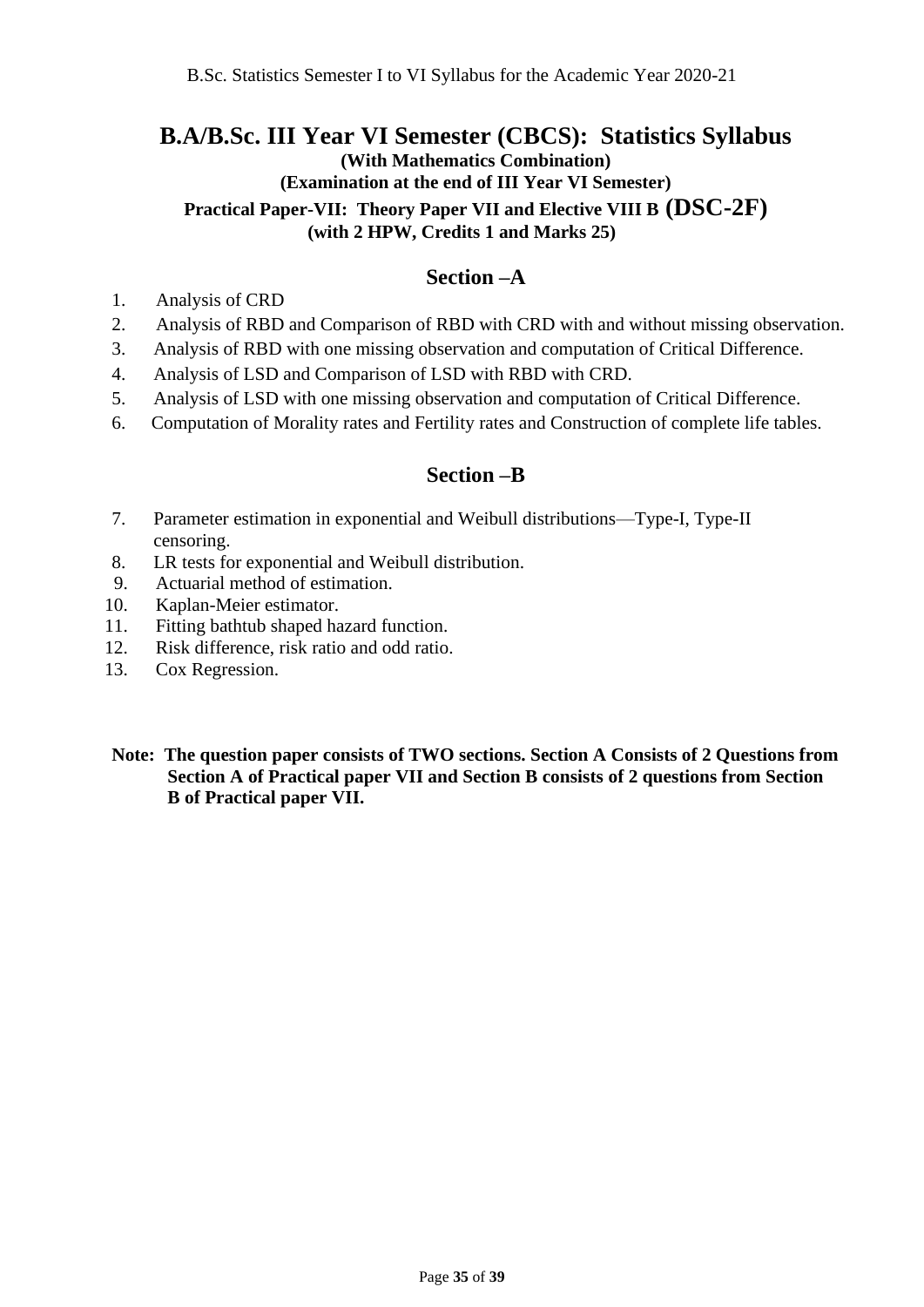### **B.A/B.Sc. III Year VI Semester (CBCS): Statistics Syllabus (With Mathematics Combination) (Examination at the end of III Year VI Semester)**

**Practical Paper-VII: Theory Paper VII and Elective VIII C (DSC-2F)**

**(with 2 HPW, Credits 1 and Marks 25)**

### **Section –A**

- 1. Analysis of CRD
- 2. Analysis of RBD and Comparison of RBD with CRD with and without missing observation.
- 3. Analysis of RBD with one missing observation and computation of Critical Difference.
- 4. Analysis of LSD and Comparison of LSD with RBD with CRD.
- 5. Analysis of LSD with one missing observation and computation of Critical Difference.
- 6. Computation of Morality rates and Fertility rates and Construction of complete life tables.

#### **Section –B**

- 7. Computation of compound interest (nominal and effective rate of interests).
- 8. Annuities and annuity dues.
- 9. Computation of discrete and continuous net premiums.
- 10. Annuities payable more frequently than one year.
- 11. Complete and special annuities.
- 12. Office premium
- 13. Assurances payable at the moment of death.
- **Note: The question paper consists of TWO sections. Section A Consists of 2 Questions from Section A of Practical paper VII and Section B consists of 2 questions from Section B of Practical paper VII.**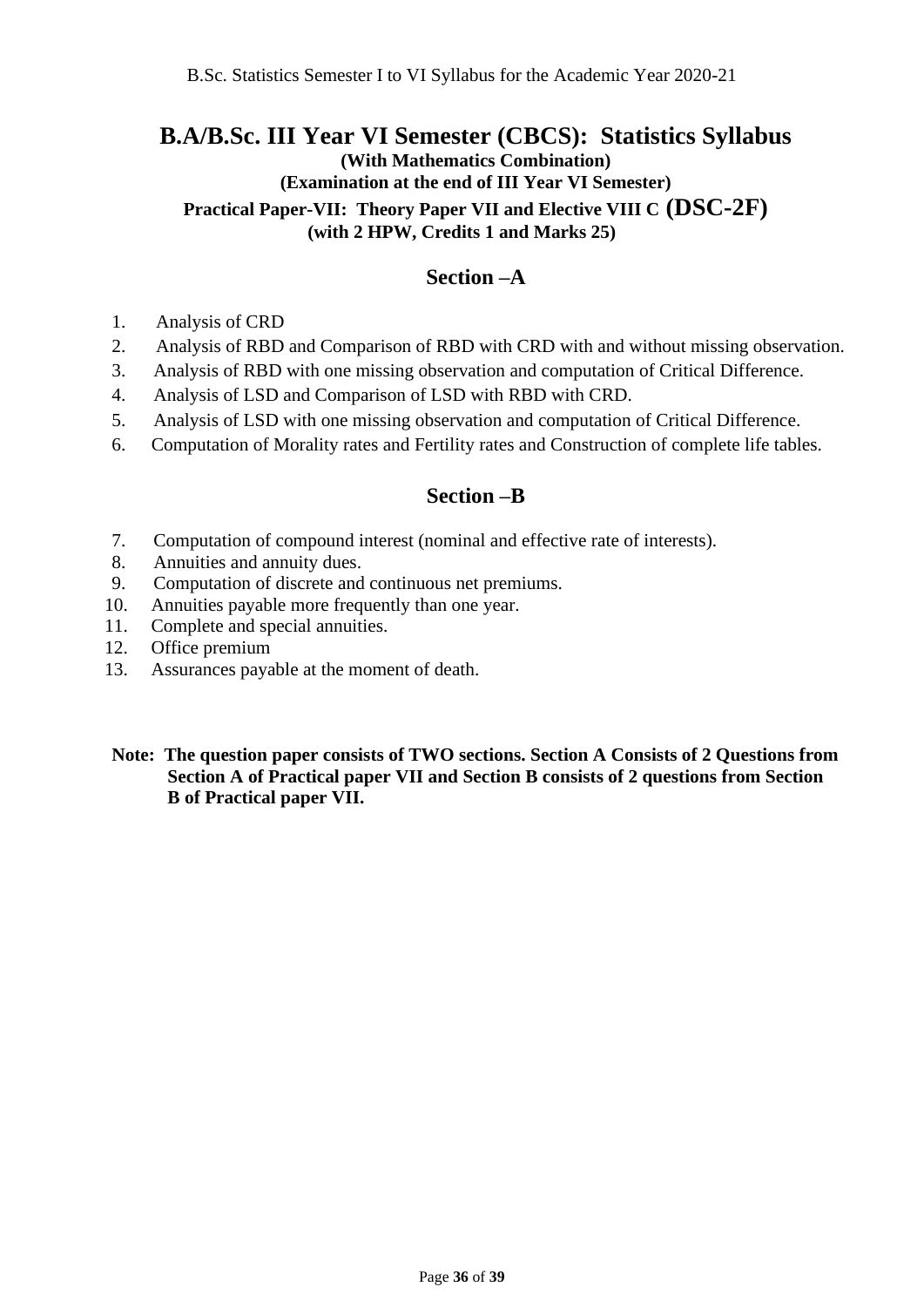## **B.A/B.Sc. III Year VI Semester (CBCS): Statistics Syllabus (With Mathematics Combination) (Examination at the end of III Year VI Semester) Practical Paper-VIII: (Practical using MS-Excel and TORA) (DSC-2F) (with 2 HPW, Credits 1 and Marks 25)**

#### **Operations Research:**

- 1 Solution of L.P. problem by Graphical method.
- 2 Solution of L.P. problem by simplex method.
- 3 Solution of L.P. problem by Big-M and two-phase simplex method.
- 4 Optimum solution to balanced and unbalanced transportation problem using North-West corner rule, Matrix minimum method and Vogel's approximation method for IBFS.
- 5 Solution of Assignment problem for both maximization and minimization
- 6 Solution of travelling salesman problem.
- 7 Computation of Optimal Sequence and idle time for N jobs on 2 and 3 machines.

#### **Designs of Experiments**

- 8. Analysis of CRD
- 9. Analysis of RBD with and without missing observation. Comparison of RBD with CRD
- 10. Analysis of LSD with and without missing observation. Comparison of LSD with RBD and **CRD**

#### **Vital Statistics**

- 11. Computation of Morality rates, Fertility rates and Reproduction rates.
- 12. Construction of life tables and abridged life tables.

#### **Note 1 : Training shall be on establishing formulae in Excel cells and deriving the results. The excel output shall be exported to MSWord for writing inferences.**

**Note 2 : The question paper consists of TWO sections. Section A Consists of 2 Questions from Paper VIII Practical and Section B consists of 2 questions on MS – Excel from Semesters II and IV respectively.**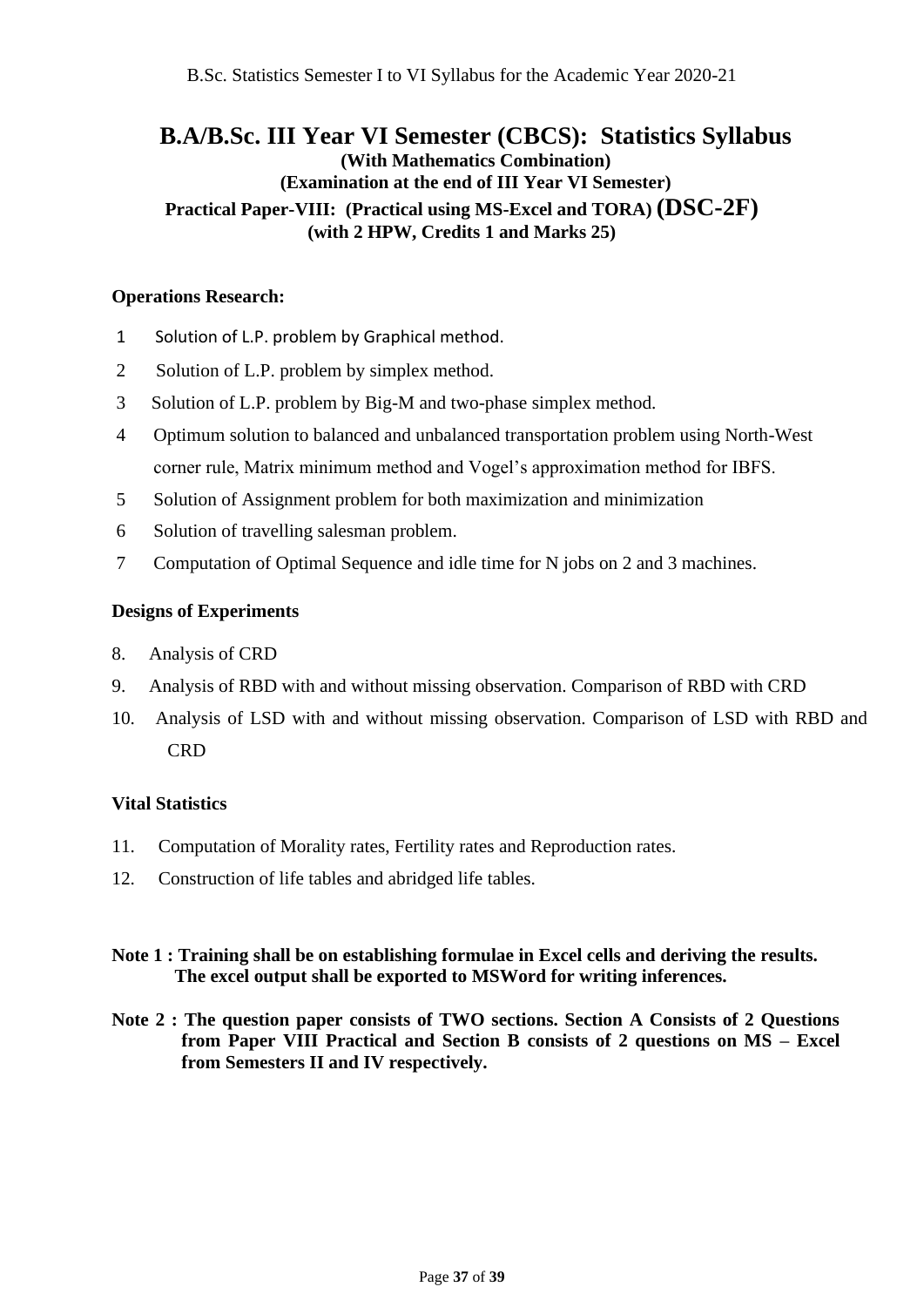## **B.A/B.Sc. III Year VI Semester (CBCS): Statistics Syllabus (With Mathematics Combination) (Examination at the end of III Year VI Semester) SEC-4: Statistical Techniques in Data Mining (2 HPW with 2 Credits and 50 Marks)**

### **UNIT-I**

**Introduction:** Introduction to Data mining, The nature of Data sets, Types of structure, Models and patterns, Data mining Tasks, components of data mining algorithms, The Interacting roles of Statistics and Data mining, Data mining: Dredging, snooping and fishing. **Data mining:** Definitions, KDD vs Data mining, DBMS vs DM, other related areas, DM Techniques, other mining problems, Issues and challenges in Data mining,

**Association Rules:** What is an association rule, methods to discover association rules; Apriori Algorithm, Partition Algorithm

### **UNIT-II**

**Association Algorithms:** Dynamic Item Set Counting Algorithm, FP Tree growth algorithm. **Clustering Algorithms:** Introduction, Clustering Paradigm, K-Medoid Algorithm, DBSCAN

**Classification Algorithms:** Introduction, Nearest Neighbor methods **Decision tree Algorithms:** Introduction, Pruning technique.

#### **Reference Books:**

- 1. David Hand, Heikki Manila and Padhraic Smyth (2012): Principles of Data Mining, PHI, New Delhi, (Text Book: Ch. 1, Ch. 2, Ch. 10.6)
- 2. Arun K Pujari (2013): Data Mining Techniques, University Press Inia private Ltd. Third Edition. (T.B-2: (T.B.2: Ch 5.4, 5.8, Ch. 6.18).